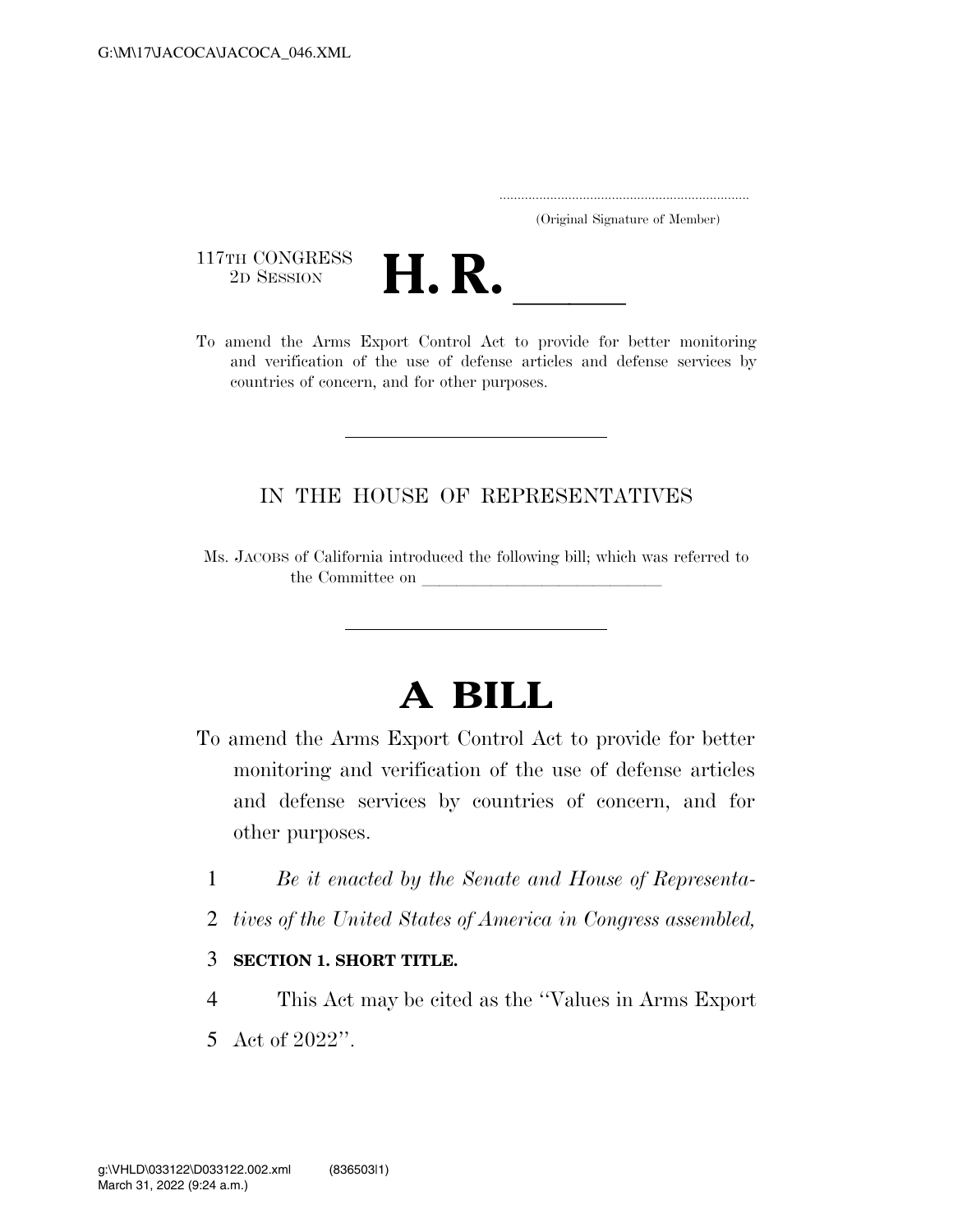| $\mathbf{1}$   | SEC. 2. MONITORING AND VERIFICATION OF USE OF DE-      |
|----------------|--------------------------------------------------------|
| $\overline{2}$ | FENSE ARTICLES AND DEFENSE SERVICES.                   |
| 3              | Chapter 3A of the Arms Export Control Act (22)         |
| $\overline{4}$ | U.S.C. 2785) is amended—                               |
| 5              | (1) by redesignating the second section des-           |
| 6              | ignated section 40A as section 40B; and                |
| 7              | $(2)$ by inserting after section 40B, as so redes-     |
| 8              | ignated, the following new section:                    |
| 9              | "SEC. 40C. MONITORING AND VERIFICATION OF USE OF DE-   |
| 10             | FENSE ARTICLES AND DEFENSE SERVICES.                   |
| 11             | $``(a)$ PRINCIPLES.—                                   |
| 12             | "(1) STATEMENT OF POLICY.—It is the policy             |
| 13             | of the United States that a country's respect for and  |
| 14             | compliance with internationally recognized principles  |
| 15             | of human rights and the law of war are central and     |
| 16             | deciding factors in determining the eligibility of the |
| 17             | country to purchase defense articles or defense serv-  |
| 18             | ices under this Act.                                   |
| 19             | "(2) EXAMPLES OF INCONSISTENT ACTIONS                  |
| 20             | AND BEHAVIORS.—Actions or behavior by a country        |
| 21             | inconsistent with the principles described in para-    |
| 22             | $graph(1)$ include the following:                      |
| 23             | "(A) Gross violations of internationally               |
| 24             | recognized human rights (as defined in section         |
| 25             | $502B(d)$ of the Foreign Assistance Act of 1961        |
| 26             | $(22 \text{ U.S.C. } 2304(d))).$                       |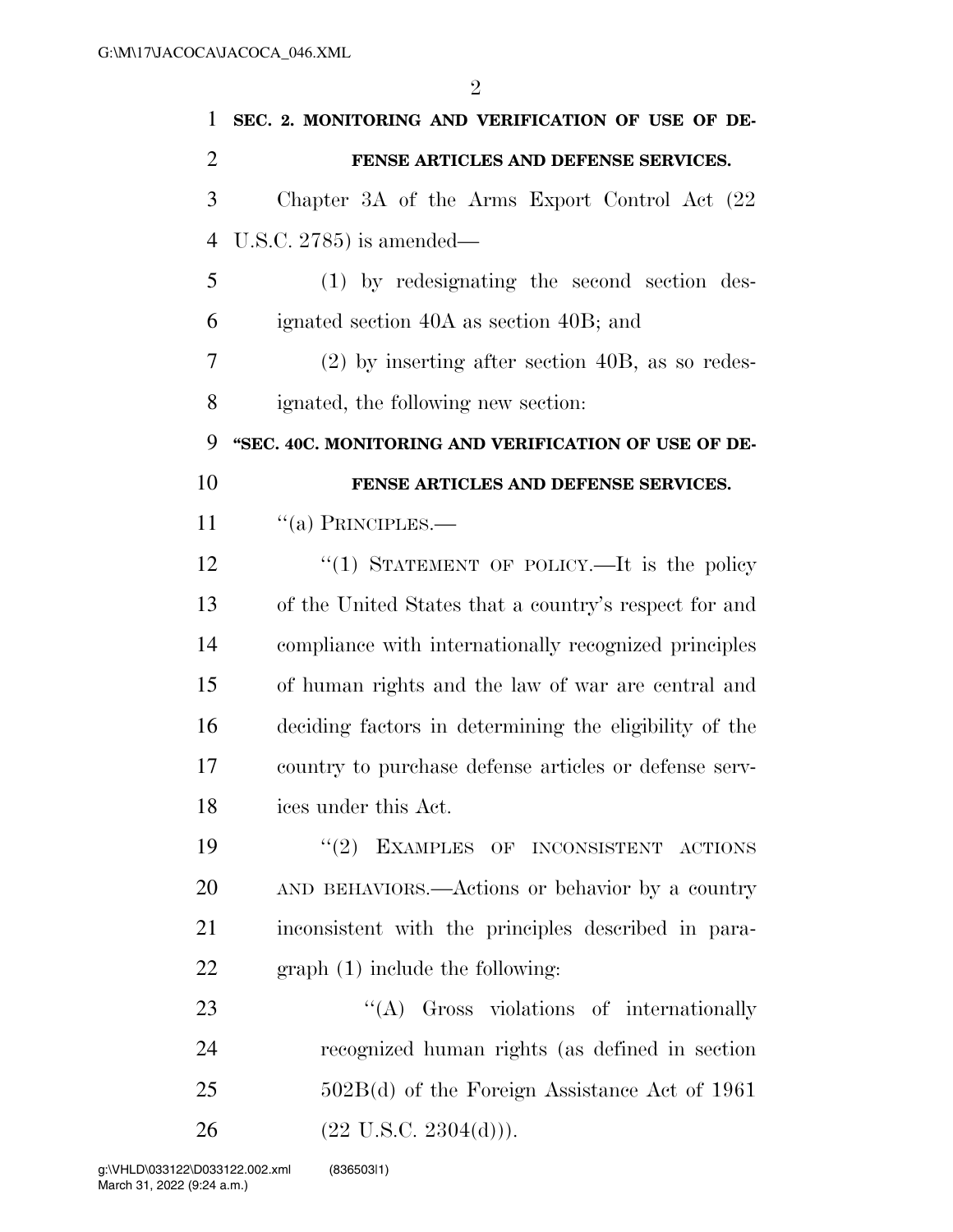| $\mathbf{1}$   | "(B) Failure to adhere to standards of             |
|----------------|----------------------------------------------------|
| $\overline{2}$ | proportionality and discrimination.                |
| 3              | "(C) Patterns or egregious incidents of de-        |
| $\overline{4}$ | struction or damage of medical facilities or       |
| 5              | other civilian infrastructure.                     |
| 6              | "(D) Patterns or egregious incidents of            |
| 7              | harming or disregard for the safety of medical     |
| 8              | personnel, aid workers, peacekeepers, or jour-     |
| 9              | nalists.                                           |
| 10             | "(E) Patterns or egregious incidents of            |
| 11             | harming or disregard for the safety of civilians.  |
| 12             | $\lq\lq (F)$ The denial of humanitarian relief re- |
| 13             | sulting in serious harm to civilian populations.   |
| 14             | "(G) Gross or systemic corruption, lack of         |
| 15             | transparency, or lack of accountability in the     |
| 16             | government or among security forces.               |
| 17             | "(3) REPORTING OF INCONSISTENT ACTIONS             |
| 18             | AND BEHAVIORS.-                                    |
| 19             | "(A) REPORTS BY OFFICERS OR EMPLOY-                |
| 20             | EES OF UNITED STATES.—Any officer or em-           |
| 21             | ployee of the United States Government sta-        |
| 22             | tioned in a country with knowledge of action or    |
| 23             | behavior by that country that is inconsistent      |
| 24             | with the principles described in paragraph (1)     |
| 25             | shall report the action or behavior to the chief   |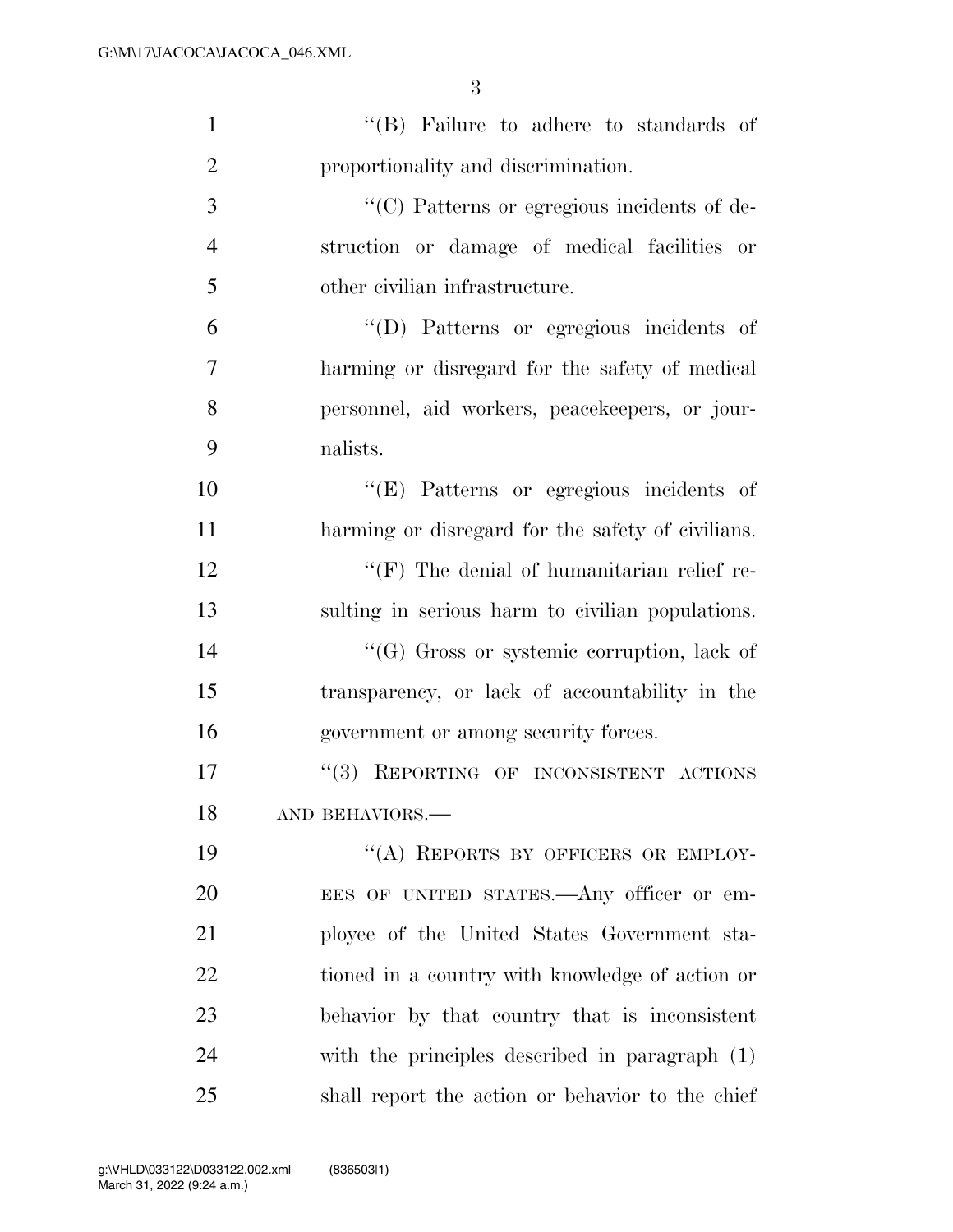of mission (as defined in section 102 of the Foreign Service Act of 1980 (22 U.S.C. 3902)) for that country.

 ''(B) REPORTING TO SECRETARY OF STATE.—A chief of mission that receives a re- port under subparagraph (A) with respect to an action or behavior shall promptly report the ac-tion or behavior to the Secretary of State.

9 "'(C) REPORTING TO CONGRESS.—Not later than seven days after the Secretary re- ceives a report under subparagraph (B) with re- spect to an action or behavior, the Secretary shall submit to Congress a report on the action or behavior. The report shall be submitted in unclassified form, but may include a classified annex if necessary. The report shall include at a minimum the following information:

18 ''(i) The title or subject of each re-port.

 $\frac{1}{11}$  A description of significant prob- lems, abuses, and deficiencies related to the inconsistent actions and behaviors of 23 the country in question.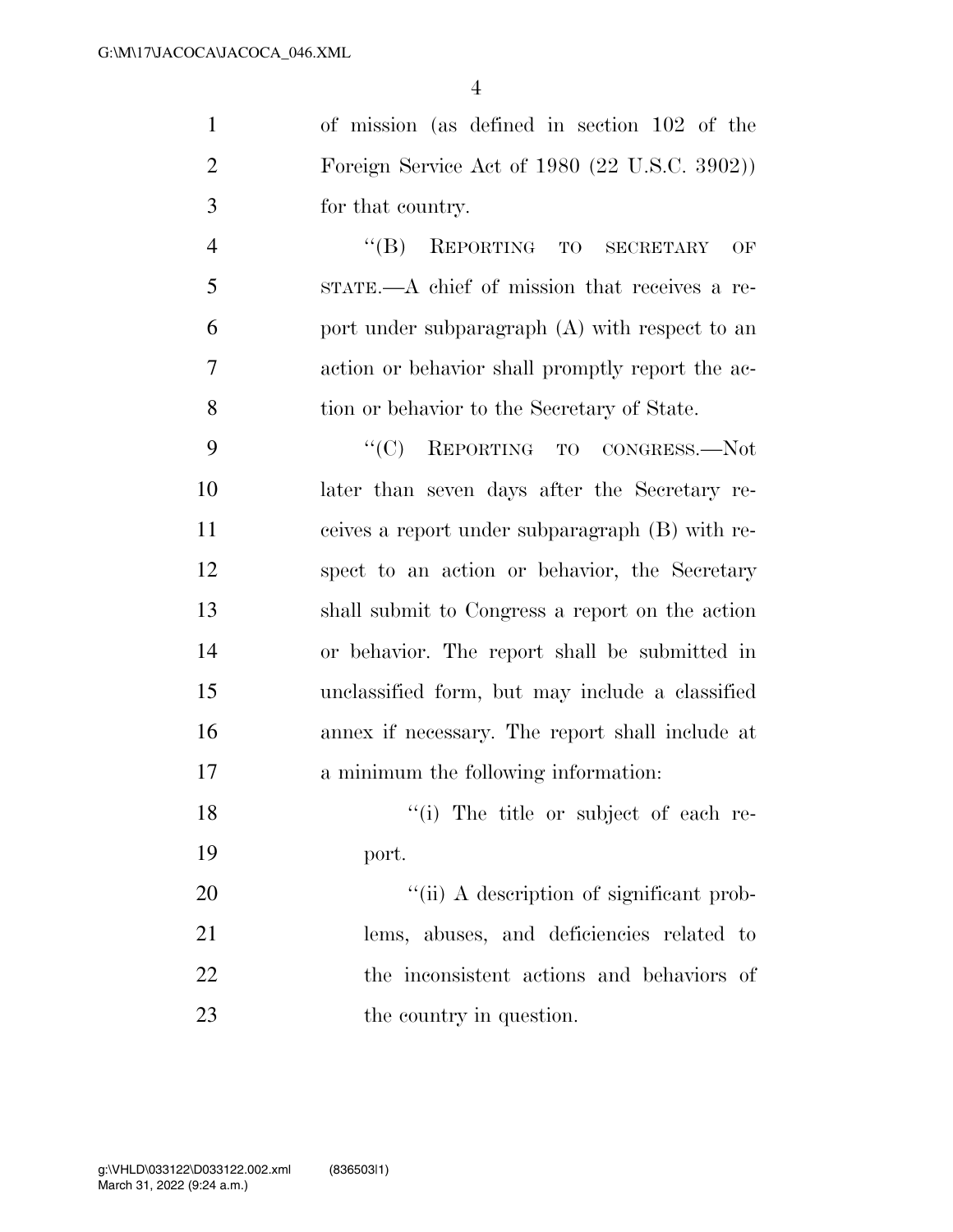| "(iii) A description of the evidence or    |
|--------------------------------------------|
| information used to form the basis for the |
| report.                                    |

4 "(4) INTELLIGENCE COMMUNITY REPORTING. The Director of National Intelligence may specify additional reporting procedures for officers or em- ployees who are members of the intelligence commu- nity. Such procedures shall encompass reporting and analysis of information relevant to the principles de- scribed in this subsection but which may be insuffi- ciently verified or not of sufficient severity for re-porting under paragraph (3).

13 "(5) INCLUSION IN INTELLIGENCE PRIOR- ITIES.—The Director of National Intelligence shall ensure that collection and analysis of information re- lated to the principles described in this subsection is included in each National Intelligence Priorities Framework, or any successor directive.

 ''(b) MONITORING AND VERIFICATION PROGRAM.— 20 "(1) IN GENERAL.—The Secretary of Defense shall carry out a program of monitoring and verification of the use of defense articles and defense services acquired under this Act by countries of con-cern.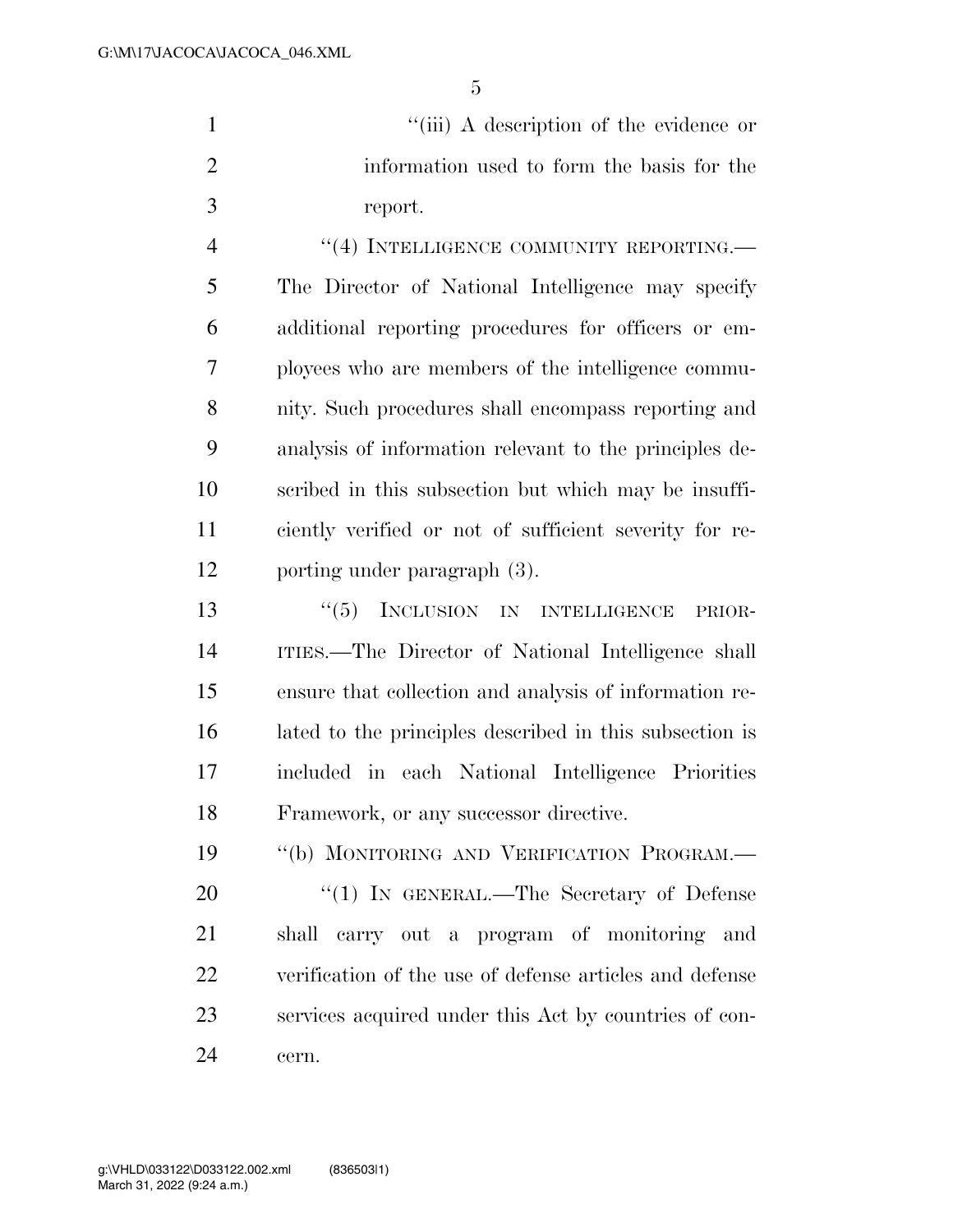''(2) ELEMENTS.—The program established under this subsection shall include the following ele-ments:

 ''(A) The observation and evaluation by members of the United States Armed Forces of the targeting process used by the country of concern, the employment of the acquired de- fense articles by the country of concern, the re- turn of any unused defense articles, and the post-use assessment of damage and casualties.

11 ""(B) Employment by the Secretary of De- fense of direct observation, real-time video feeds, other real-time sensory data and collec- tion methods, and other appropriate sources of information that can be independently authenti- cated by the United States Government, as op- posed to reports or other nonobjective media created or provided by a country of concern, which are not appropriate sources of informa-20 tion.

21 "(3) AVAILABILITY AND USE OF INFORMA-TION.—

23 "(A) IN GENERAL.—The Secretary of De- fense shall make available to the Secretary of State, the appropriate congressional commit-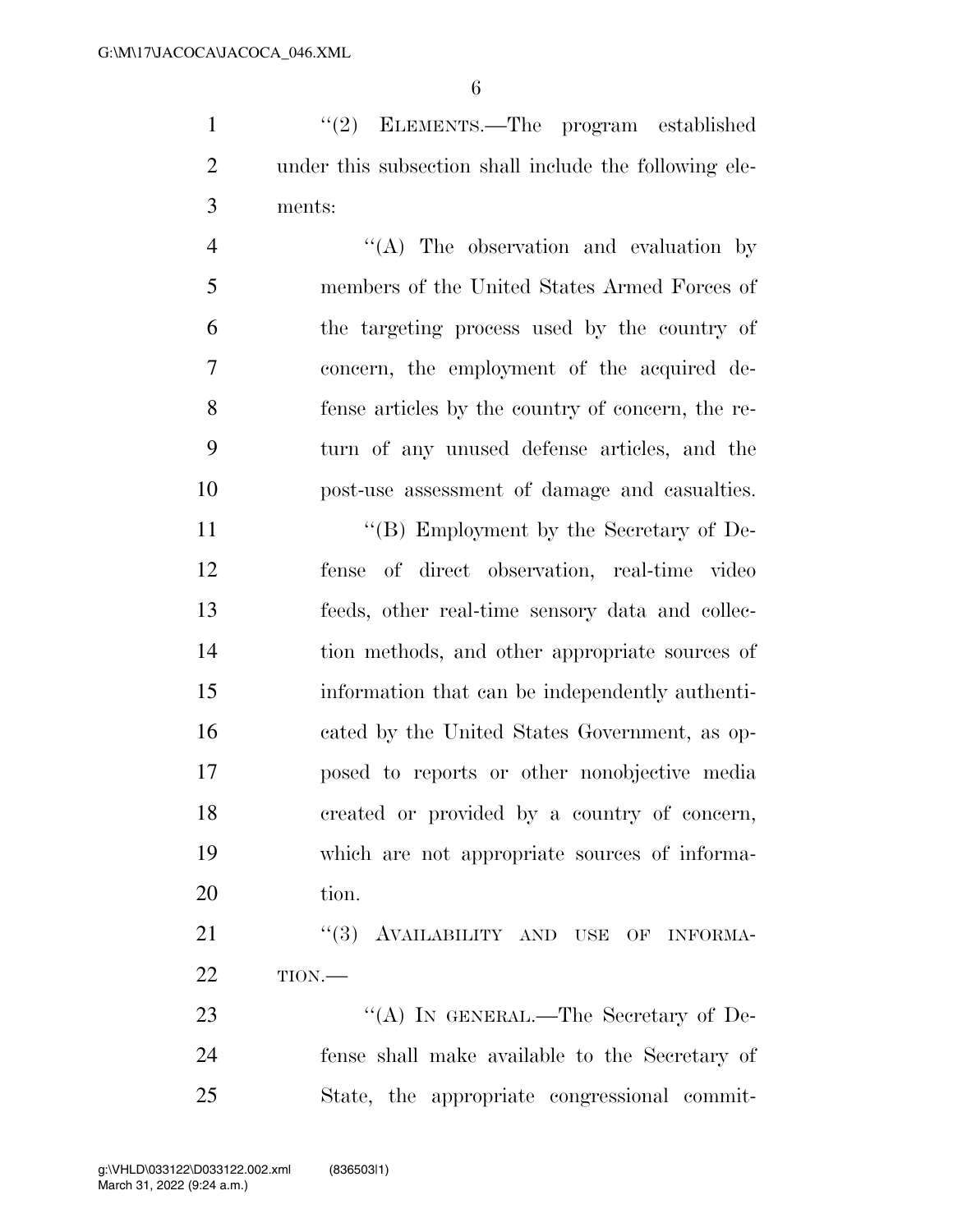| $\mathbf{1}$   | tees, and the Human Rights and Law of War             |
|----------------|-------------------------------------------------------|
| $\overline{2}$ | Oversight Board established under section 4 of        |
| 3              | the Values in Arms Export Act of 2022 all in-         |
| $\overline{4}$ | formation collected or evaluated as part of the       |
| 5              | program established under this subsection.            |
| 6              | "(B) APPROPRIATE CONGRESSIONAL COM-                   |
| 7              | MITTEES DEFINED.—In this paragraph, the               |
| 8              | term 'appropriate congressional committees'           |
| 9              | means-                                                |
| 10             | "(i) the Committee on Foreign Rela-                   |
| 11             | tions, the Committee on Armed Services,               |
| 12             | and the Committee on Appropriations of                |
| 13             | the Senate; and                                       |
| 14             | "(ii) the Committee on Foreign Af-                    |
| 15             | fairs, the Committee on Armed Services,               |
| 16             | and the Committee on Appropriations of                |
| 17             | the House of Representatives.                         |
| 18             | "(4) SEPARATE BUDGETARY LINE ITEM.-The                |
| 19             | Secretary of Defense shall include in the budget jus- |
| 20             | tification materials submitted to Congress in support |
| 21             | of the Department of Defense budget for each fiscal   |
| 22             | year (as submitted with the budget of the President   |
| 23             | under section $1105(a)$ of title 31, United States    |
| 24             | specific identification, as a budgetary line<br>Code) |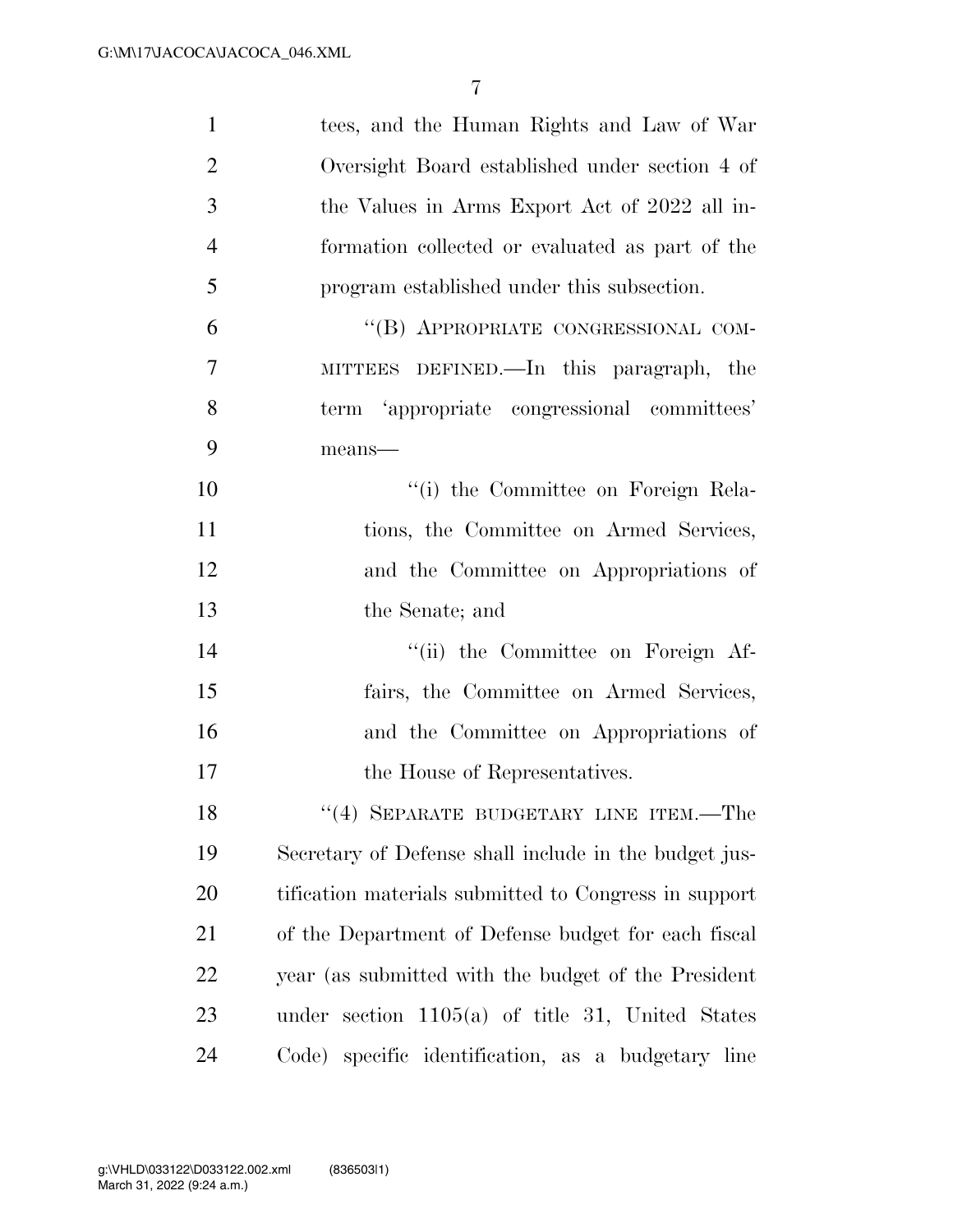| $\mathbf{1}$   | item, of the amounts required for the program es-     |
|----------------|-------------------------------------------------------|
| $\overline{2}$ | tablished under this subsection.                      |
| 3              | "(5) FUNDING.—Funding to carry out the re-            |
| $\overline{4}$ | quirements of this section shall be derived from      |
| 5              | amounts collected under section 21. The President     |
| 6              | shall ensure such charges pursuant to such section    |
| 7              | are sufficient to fully meet all requirements of this |
| 8              | section without cost to the United States.            |
| 9              | "(c) EVALUATION BY THE SECRETARY OF STATE.-           |
| 10             | "(1) CONSIDERATION OF INFORMATION.—The                |
| 11             | Secretary of State—                                   |
| 12             | "(A) shall consistently review all relevant           |
| 13             | information related to a country of concern to        |
| 14             | determine to whether the country has engaged          |
| 15             | in any action or behavior inconsistent with the       |
| 16             | principles described in subsection $(a)(1)$ , includ- |
| 17             | $ing$ —                                               |
| 18             | "(i) information gathered through the                 |
| 19             | program established under subsection (b);             |
| 20             | "(ii) information from any agency of                  |
| 21             | the United States Government, including               |
| 22             | reports under subsection $(a)(3)$ ;                   |
| 23             | "(iii) information referred by Mem-                   |
| 24             | bers of Congress; and                                 |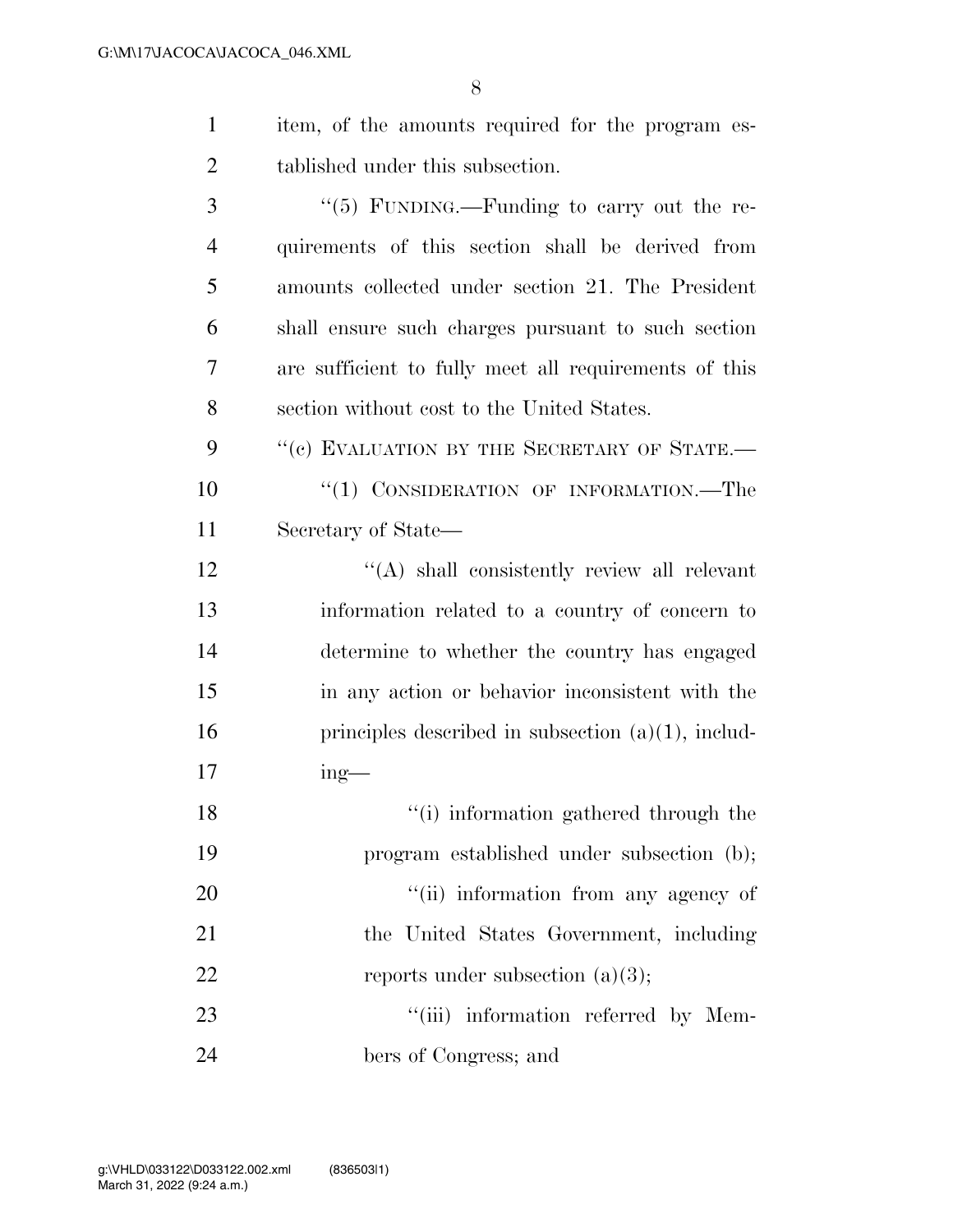| $\mathbf{1}$   | "(iv) credible reports or information                  |
|----------------|--------------------------------------------------------|
| $\overline{2}$ | gathered by members of the media, non-                 |
| 3              | governmental organizations, foreign coun-              |
| $\overline{4}$ | tries, international organizations, or aca-            |
| 5              | demic experts; and                                     |
| 6              | $\lq\lq (B)$ may consider exculpatory information      |
| 7              | proffered by the country if—                           |
| 8              | "(i) the information can be independ-                  |
| 9              | ently authenticated by the United States;              |
| 10             | "(ii) the country provides access to all               |
| 11             | information in its possession about alleged            |
| 12             | incidents of the use of security forces of             |
| 13             | the country in a manner that is incon-                 |
| 14             | sistent with the principles described in sub-          |
| 15             | section $(a)(1)$ ; and                                 |
| 16             | "(iii) there is no evidence that the                   |
| 17             | country has attempted to obstruct inves-               |
| 18             | tigations by independent parties.                      |
| 19             | "(2) DETERMINATIONS REQUIRED.—In each                  |
| 20             | case in which a country of concern may have en-        |
| 21             | gaged in an action or behavior inconsistent with the   |
| 22             | principles described in subsection $(a)(1)$ , the Sec- |
| 23             | retary of State, based on United States standards      |
| 24             | and policy for the conduct of the United States        |
| 25             | Armed Forces or international law, as applicable,      |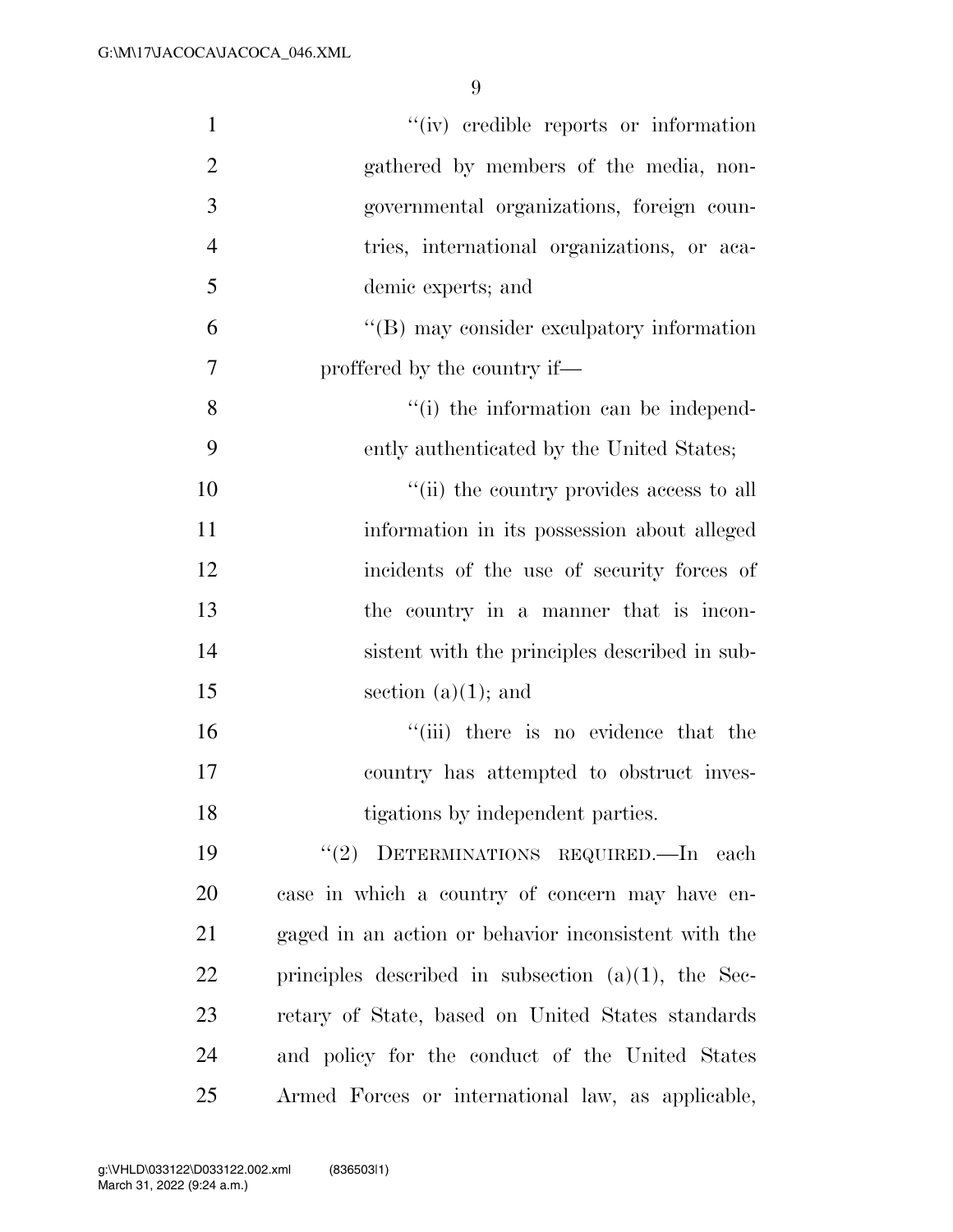| $\mathbf{1}$   | shall make a determination as to the legality and ap- |
|----------------|-------------------------------------------------------|
| $\overline{2}$ | propriateness of-                                     |
| 3              | $\lq\lq$ the action or behavior; and                  |
| $\overline{4}$ | $\lq\lq$ the employment of defense articles or        |
| 5              | defense services acquired under this Act in the       |
| 6              | action or behavior.                                   |
| 7              | "(d) DESIGNATION OF COUNTRIES OF CONCERN.-            |
| 8              | " $(1)$ COUNTRY OF CONCERN DEFINED.—In this           |
| 9              | section, the term 'country of concern'—               |
| 10             | $\lq\lq$ means—                                       |
| 11             | "(i) a country designated as a country                |
| 12             | of concern by the President, the Secretary            |
| 13             | of State, the Secretary of Defense, or the            |
| 14             | Human Rights and Law of War Oversight                 |
| 15             | Board established under section 4 of the              |
| 16             | Values in Arms Export Act of 2022;                    |
| 17             | "(ii) a country designated as a coun-                 |
| 18             | try of concern by law or by Congress                  |
| 19             | through the adoption of a concurrent reso-            |
| 20             | lution; or                                            |
| 21             | "(iii) any country with respect to                    |
| 22             | which the United States has determined                |
| 23             | that one or more units of the security                |
| 24             | forces of the country is ineligible for assist-       |
| 25             | ance pursuant to section 620M of the For-             |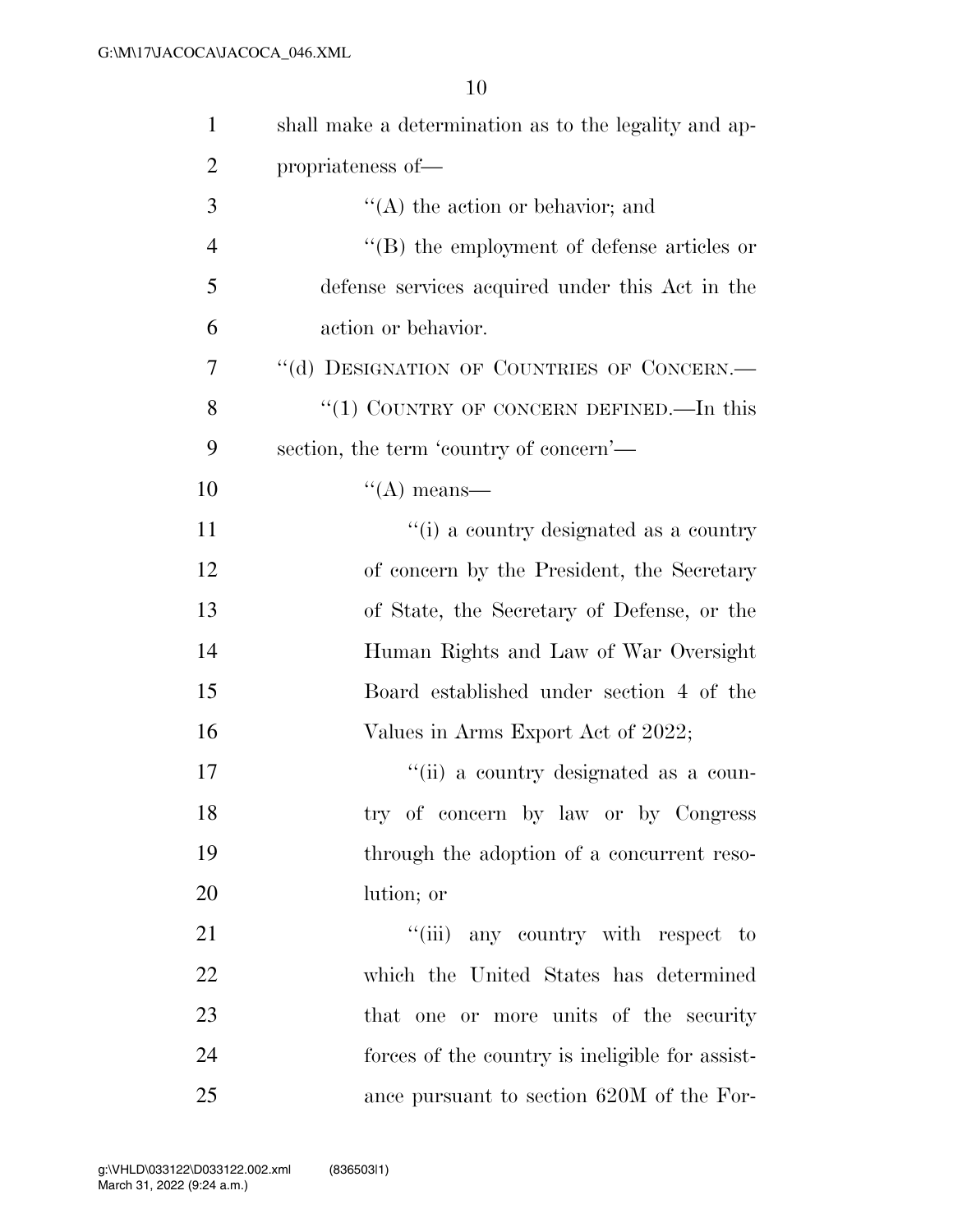| $\mathbf{1}$   | eign Assistance Act of 1961 (22 U.S.C.              |
|----------------|-----------------------------------------------------|
| $\overline{2}$ | 2378d) or section 362 of title 10, United           |
| 3              | States Code, notwithstanding any waiver             |
| $\overline{4}$ | exercised under such sections; and                  |
| 5              | "(B) does not include the North Atlantic            |
| 6              | Treaty Organization, or any member country of       |
| 7              | such Organization, Japan, Australia, the Re-        |
| 8              | public of Korea, Israel, or New Zealand.            |
| 9              | "(2) DURATION OF DESIGNATION.-The des-              |
| 10             | ignation of a country as a country of concern under |
| 11             | paragraph $(1)$ —                                   |
| 12             | "(A) shall remain in effect for a period of         |
| 13             | three years; and                                    |
| 14             | $\lq\lq (B)$ may be renewed, before the previous    |
| 15             | designation expires, in any manner in which a       |
| 16             | designation may be made under paragraph (1).        |
| 17             | $``(3)$ EXPEDITED PROCEDURES.—                      |
| 18             | "(A) CONSIDERATION IN SENATE.- Any                  |
| 19             | bill, joint resolution, or concurrent resolution    |
| 20             | designating a country as a country of concern       |
| 21             | under paragraph $(1)(A)(ii)$ shall be considered    |
| 22             | in the Senate in accordance with the provisions     |
| 23             | of section $601(b)$ of the International Security   |
| 24             | Assistance and Arms Export Control Act of           |
| 25             | 1976 (Public Law 94–329; 90 Stat. 765).             |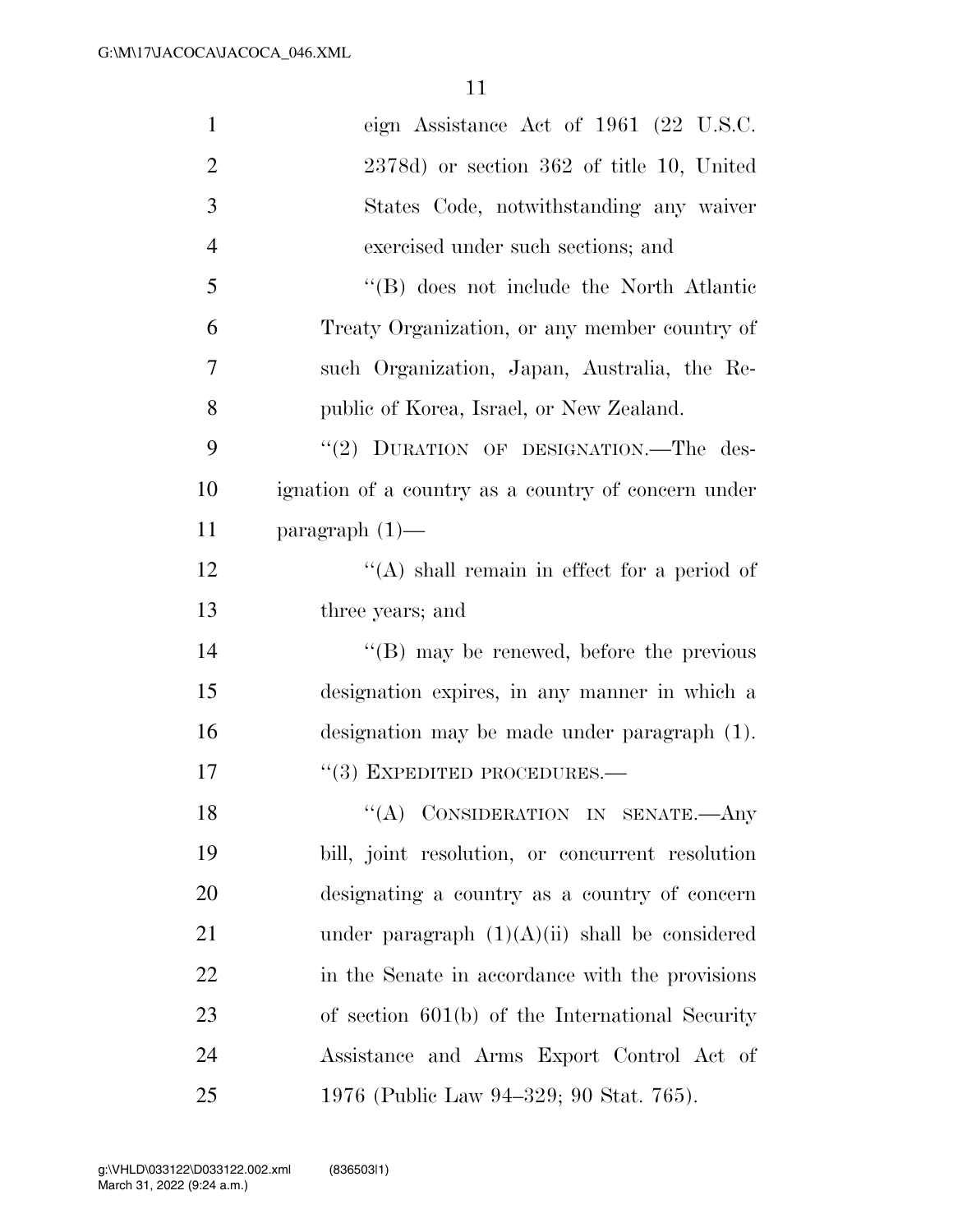| $\mathbf{1}$   | "(B) CONSIDERATION IN HOUSE OF REP-                     |
|----------------|---------------------------------------------------------|
| $\overline{2}$ | RESENTATIVES.—For the purpose of expediting             |
| 3              | the consideration of bills, joint resolutions, or       |
| $\overline{4}$ | concurrent resolutions designating a country as         |
| 5              | country of concern under paragraph<br>$\mathbf{a}$      |
| 6              | $(1)(A)(ii)$ , a motion to proceed to the consider-     |
| 7              | ation of any such bill, joint resolution, or con-       |
| 8              | current resolution after it has been reported by        |
| 9              | the appropriate committee shall be treated as           |
| 10             | highly privileged in the House of Representa-           |
| 11             | tives.                                                  |
| 12             | "(e) INELIGIBILITY FOR SALES AND TRANSFERS.-            |
| 13             | "(1) IN GENERAL.—A country shall be ineli-              |
| 14             | gible for sale or transfer of defense articles (includ- |
| 15             | ing spare parts for such articles) or defense services, |
| 16             | or the extension of credit (including participation in  |
| 17             | the extension of credit) or loan guarantees under       |
| 18             | this Act, for a 10-year period beginning on, and        |
| 19             | shall immediately discontinue the use of, or return     |

 to the United States, any covered defense articles in its possession effective as of, the date—

22  $\langle (A)$  the country is designated a country of concern under subsection (d) for the second time in a 10-year period;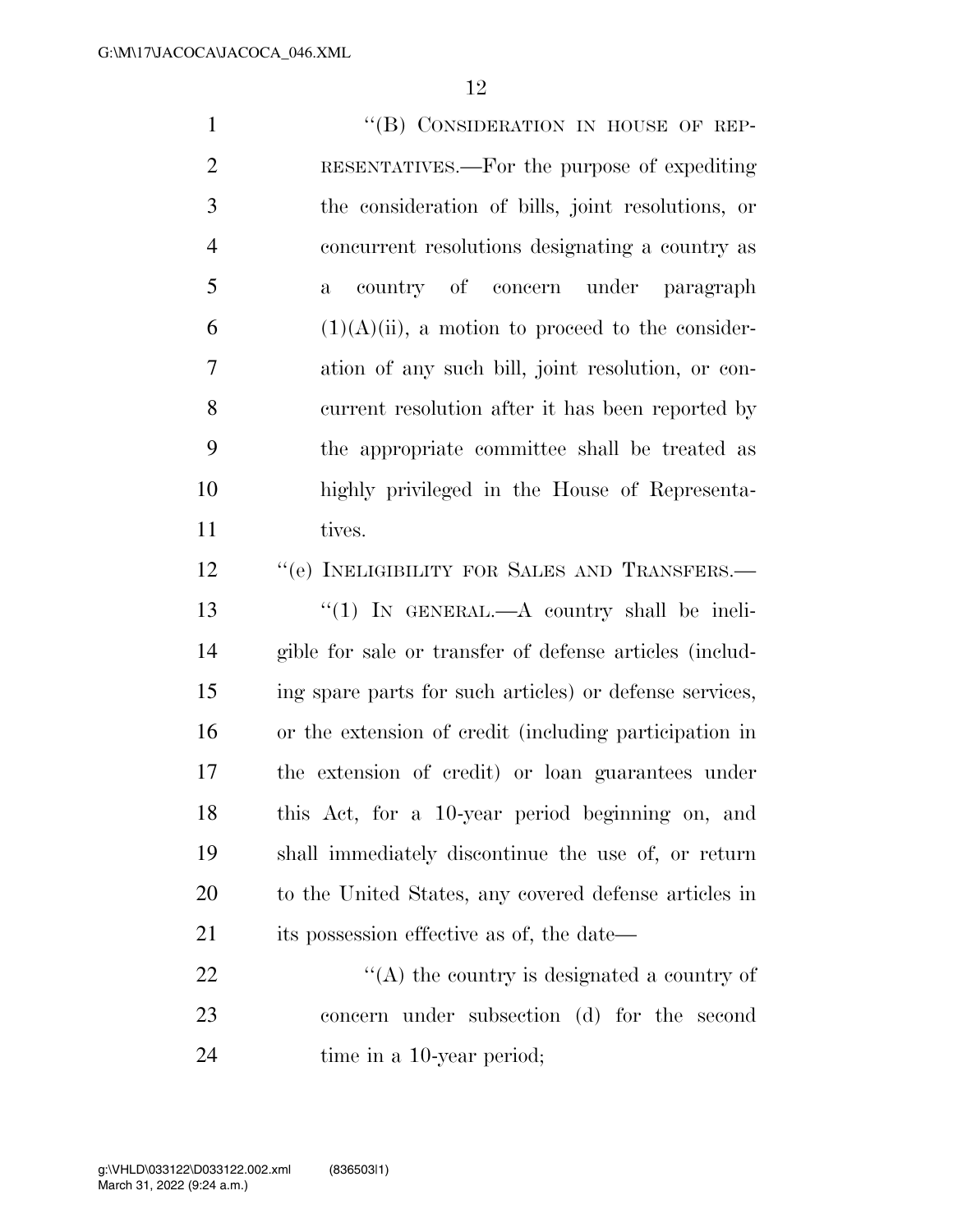| $\mathbf{1}$   | "(B) the Secretary of State, in consulta-            |
|----------------|------------------------------------------------------|
| $\overline{2}$ | tion with the Secretary of Defense, determines       |
| 3              | that the country, at the end of the three-year       |
| $\overline{4}$ | designation period under subsection $(d)(2)$ , has   |
| 5              | failed to demonstrate sufficient improvement in      |
| 6              | adherence to the principles described in sub-        |
| 7              | section (a) $(1)$ ; or                               |
| 8              | $\cdot$ (C) during the three-year designation pe-    |
| 9              | riod under subsection $(d)(2)$ , the country en-     |
| 10             | gages in an action or behavior inconsistent with     |
| 11             | those principles.                                    |
| 12             | "(2) RESTORATION OF ELIGIBILITY.—A coun-             |
| 13             | try may qualify for early termination of the 10-year |
| 14             | ineligibility period under paragraph (1)—            |
| 15             | $\lq\lq$ if the Secretary of State determines        |
| 16             | and reports to Congress that the government of       |
| 17             | the country has taken meaningful steps to cor-       |
| 18             | rect the deficiencies upon which such ineligi-       |
| 19             | bility is based, which shall include—                |
| 20             | "(i) enacting and enforcing new laws                 |
| 21             | or policy;                                           |
| 22             | "(ii) substantial remedial training for              |
| 23             | government officials and members of the              |
| 24             | military or security forces;                         |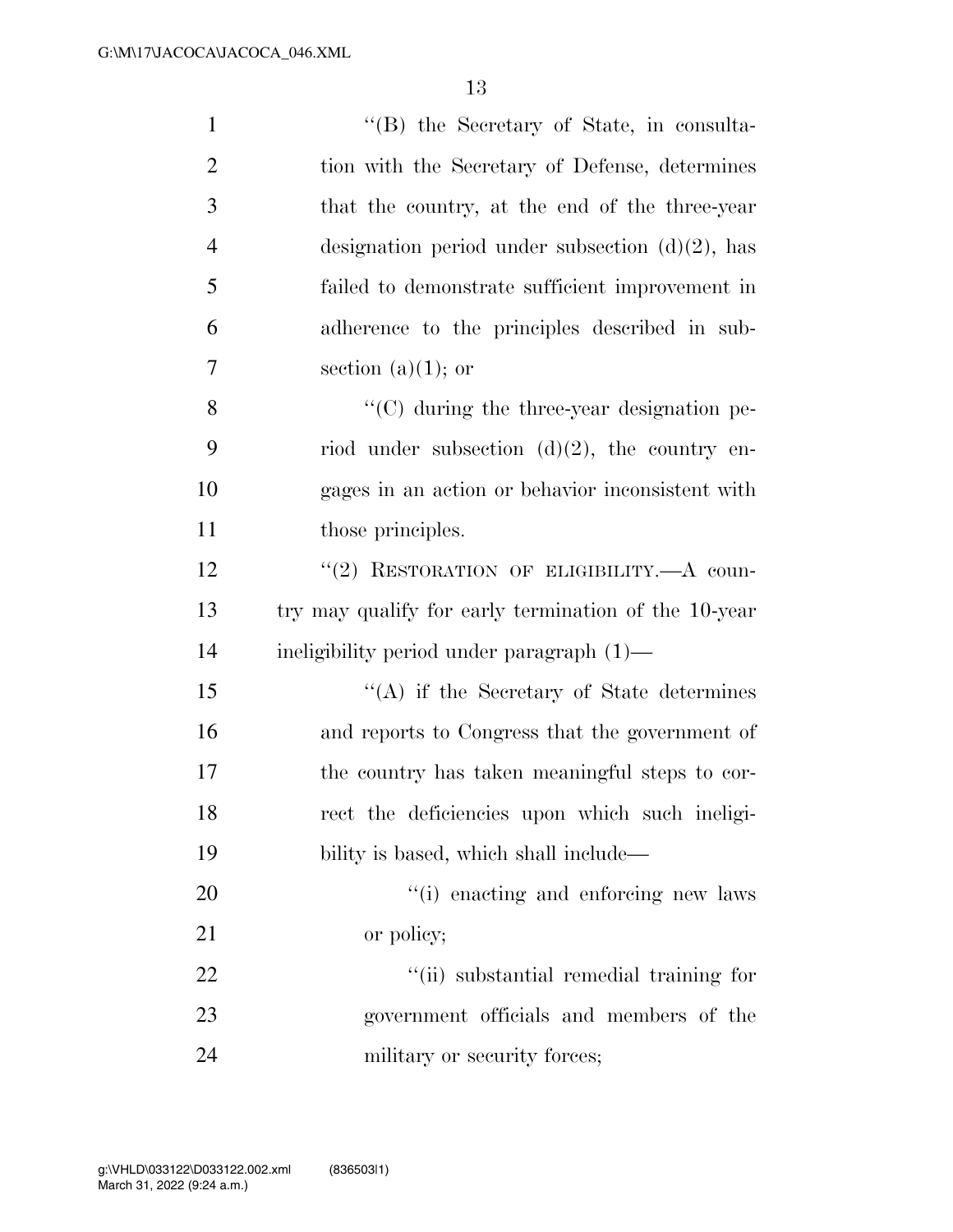| $\mathbf{1}$   | "(iii) in the case of organized armed                 |
|----------------|-------------------------------------------------------|
| $\overline{2}$ | groups that are not part of the formal                |
| 3              | chain of command for regular and irreg-               |
| $\overline{4}$ | ular forces of the country, but that are              |
| 5              | controlled or supported by the country to             |
| 6              | any degree, taking actions to cease any               |
| $\overline{7}$ | support for or affiliation with those organi-         |
| 8              | zations or to cause them to cease partici-            |
| 9              | pation in hostilities; and                            |
| 10             | "(iv) fully investigating and holding                 |
| 11             | accountable individuals at any level who              |
| 12             | were responsible for human rights and law             |
| 13             | of armed conflict violation; and                      |
| 14             | $\lq\lq (B)$ upon the enactment of a joint resolu-    |
| 15             | tion approving such early termination of ineligi-     |
| 16             | bility.                                               |
| 17             | "(3) IMMEDIATE LIMITED INELIGIBILITY UPON             |
| 18             | INITIAL DESIGNATION.—A country shall be ineligible    |
| 19             | for sale or transfer of a covered defense article     |
| 20             | under this Act for a three-year period beginning on   |
| 21             | the date the country is designated a country of con-  |
| 22             | cern.                                                 |
| 23             | $\cdot$ (4) WAIVER FOR VALID TRAINING.—               |
| 24             | "(A) IN GENERAL.—The President may                    |
| 25             | waive the application of this subsection<br>$\rm{to}$ |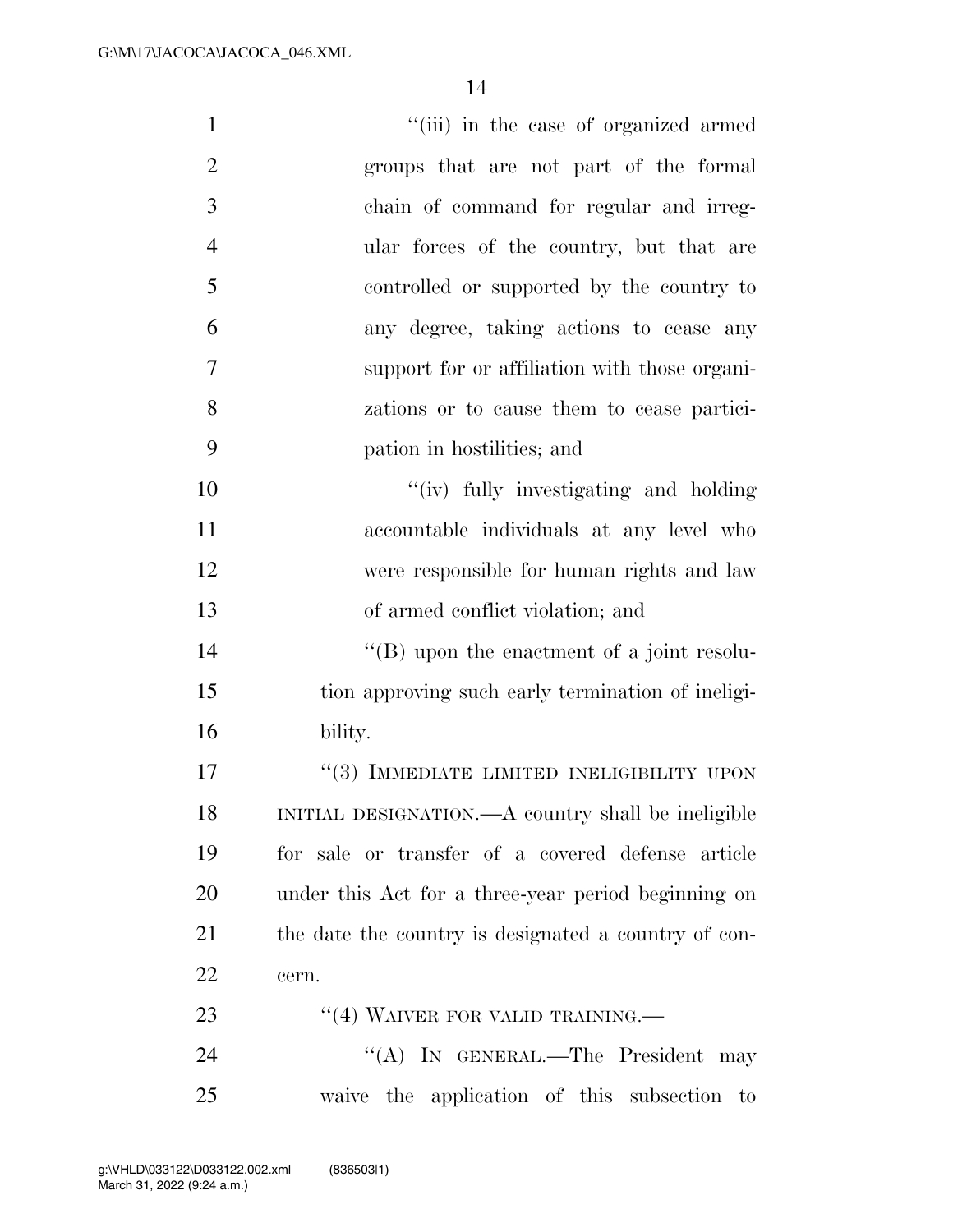| $\mathbf{1}$   | International Military Education and Training          |
|----------------|--------------------------------------------------------|
| $\overline{2}$ | (IMET) assistance or training provided by any          |
| 3              | United States Government agency, and carried           |
| $\overline{4}$ | out by United States Government personnel, re-         |
| 5              | lating to the law of armed conflict, human             |
| 6              | rights, anticorruption, or similar issues.             |
| 7              | "(B) LIMITATION ON SCOPE OF WAIVER.-                   |
| 8              | In no case may a waiver under subparagraph             |
| 9              | (A) extend to cover operations that are part of        |
| 10             | any armed conflict or any activity that would be       |
| 11             | subject to the War Powers Resolution (50               |
| 12             | U.S.C. 1541 et seq.).                                  |
| 13             | $``(5)$ COVERED DEFENSE ARTICLE DEFINED.               |
| 14             | In this subsection, the term 'covered defense article' |
| 15             | $means$ —                                              |
| 16             | $\lq\lq$ any defense article in the same cat-          |
| 17             | egory of the United States Munitions List as a         |
| 18             | defense article determined to have been involved       |
| 19             | in the country's designation as a country of           |
| 20             | concern; and                                           |
| 21             | "(B) any spare parts or services related to            |
| 22             | the defense article determined to have been in-        |
| 23             | volved in the country's designation as a country       |
| 24             | of concern.                                            |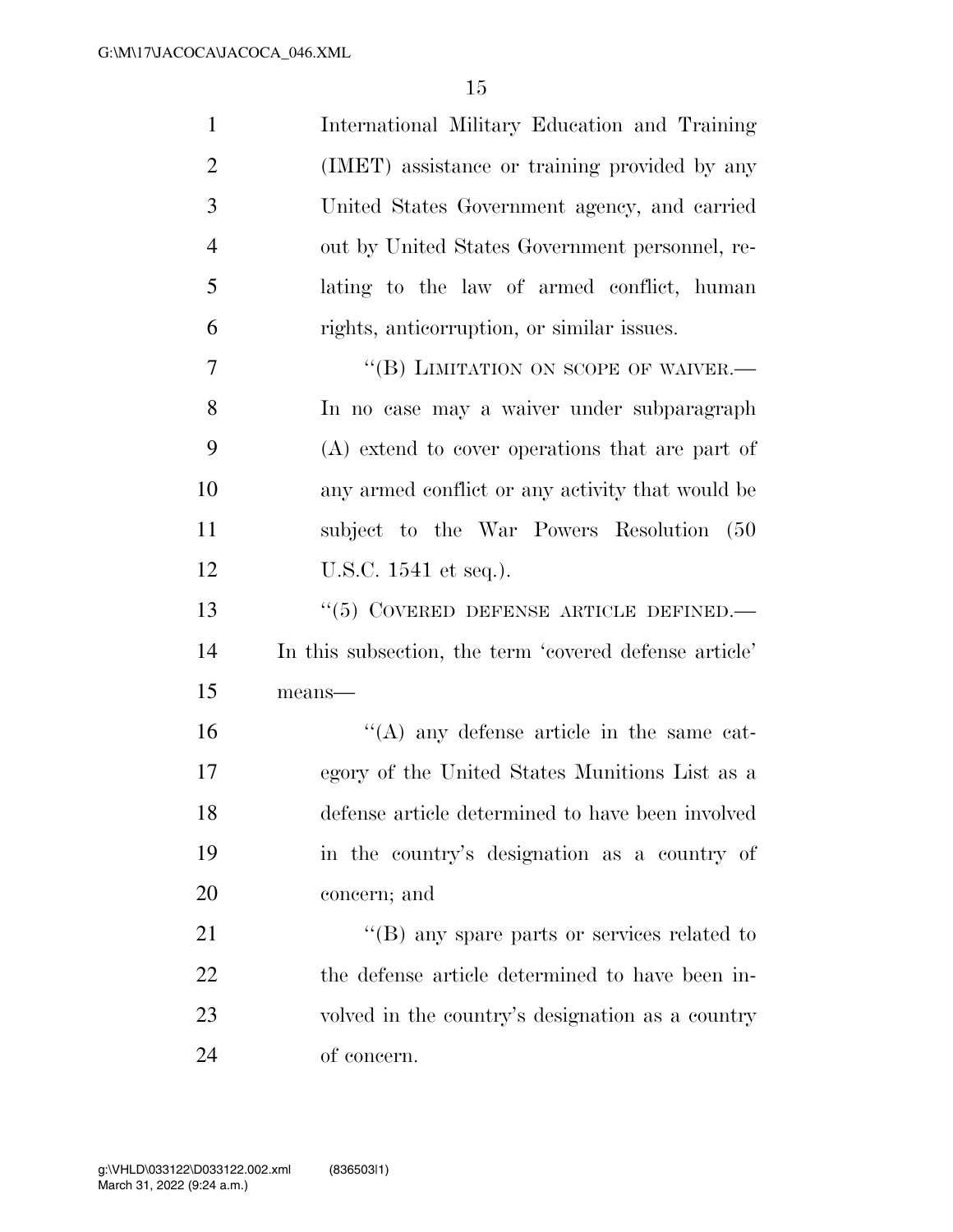''(f) IMPOSITION OF SANCTIONS WITH RESPECT TO GOVERNMENT OFFICIALS.—

 ''(1) IN GENERAL.—The Secretary of the Treasury shall impose sanctions pursuant to the International Emergency Economic Powers Act (50 U.S.C. 1701 et seq.) with respect to appropriate of- ficials of the government of a country described in subsection (e)(1). In imposing such sanctions, the Secretary shall prioritize senior members of the gov- ernment, or those in significant leadership positions, who have authority over the personnel or conduct in- volved in the country's designation as a country of concern.

 ''(2) WAIVER.—The President may waive the imposition of sanctions under paragraph (1) with re- spect to an official described in that paragraph if the President—

18  $\langle (A)$  determines that it is in the vital na- tional security interests of the United States to issue the waiver; and

21 "'(B) submits to Congress a justification 22 for the waiver, including a comprehensive expla- nation for why the official should receive the waiver.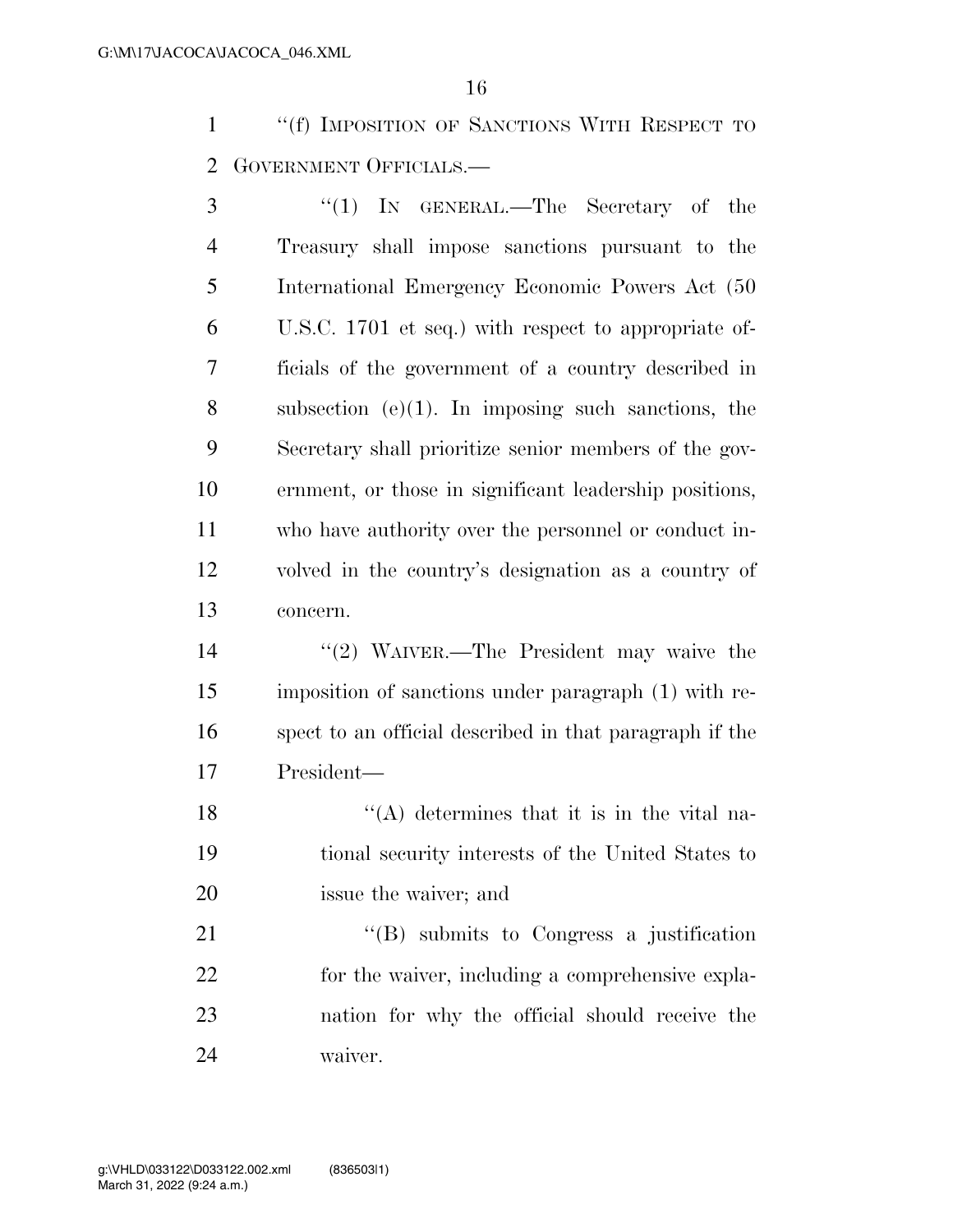| $\mathbf{1}$   | "(3) REPORTS REQUIRED.—Not later than one                      |
|----------------|----------------------------------------------------------------|
| $\overline{2}$ | year after the date of the enactment of this section,          |
| 3              | and annually thereafter, the Secretary of the Treas-           |
| $\overline{4}$ | ury shall submit to Congress a report on the imposi-           |
| 5              | tion of sanctions under paragraph (1) that in-                 |
| 6              | cludes—                                                        |
| 7              | $\lq\lq(A)$ a description of any waivers issued                |
| 8              | under paragraph $(2)$ ; and                                    |
| 9              | $\lq\lq$ an assessment of the effectiveness of                 |
| 10             | the sanctions in changing the action or behavior               |
| 11             | of each country that resulted in ineligibility                 |
| 12             | under subsection (e).                                          |
| 13             | "(g) REQUIRED AGREEMENT TERMS.—Any agree-                      |
| 14             | ment for the sale of defense articles or defense services      |
| 15             | under this Act entered into after the date of the enactment    |
| 16             | of this section shall include terms requiring the country      |
| 17             | receiving such articles or services to agree to the require-   |
|                | 18 ments of this section and to permit and fully cooperate     |
| 19             | with any investigation by United States Government per-        |
| 20             | sonnel into an action or behavior by the country that may      |
| 21             | be inconsistent with the principles described in subsection    |
| 22             | $(a)(1)$ . No such sale or transfer shall be permitted without |
| 23             | inclusion of such requirements.                                |
|                |                                                                |

24 "(h) REPORTS REQUIRED.—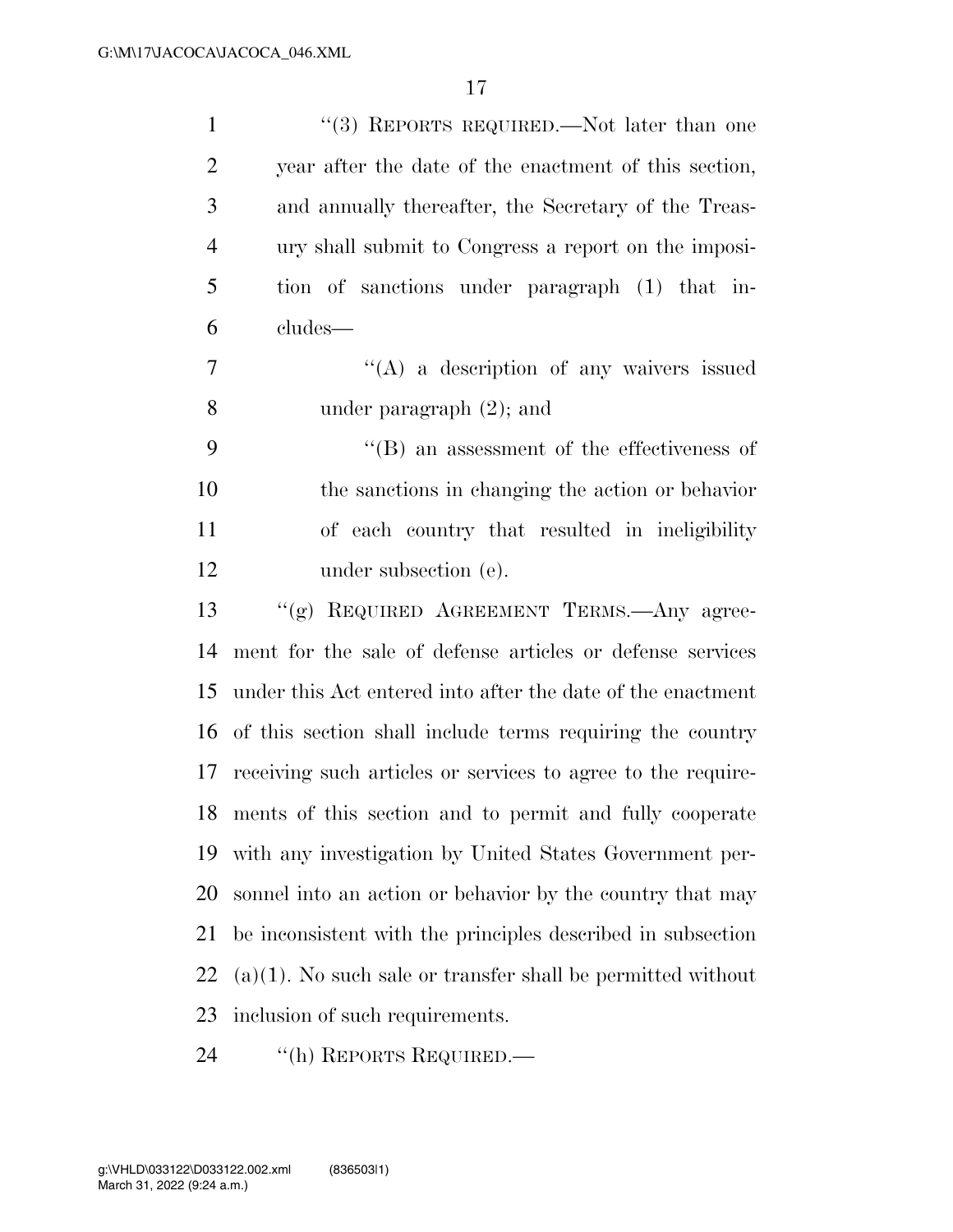| $\mathbf{1}$   | "(1) IN GENERAL.—Not later than 180 days             |
|----------------|------------------------------------------------------|
| $\overline{2}$ | after the date of the enactment of this section, and |
| 3              | every 180 days thereafter, the Secretary of State    |
| $\overline{4}$ | shall submit to Congress a report that includes—     |
| 5              | $\lq\lq$ an assessment of whether each coun-         |
| 6              | try of concern has engaged in actions or behav-      |
| 7              | ior inconsistent with the principles described in    |
| 8              | subsection $(a)(1)$ during the 180-day period        |
| 9              | preceding submission of the report, including        |
| 10             | any progress in improving, or worsening of,          |
| 11             | such actions or behavior of that country;            |
| 12             | $\lq\lq (B)$ an identification of each country of    |
| 13             | concern for which, during the 180-day period         |
| 14             | following submission of the report—                  |
| 15             | "(i) the designation of the country as               |
| 16             | a country of concern will expire;                    |
| 17             | "(ii) more than 10 years will have                   |
| 18             | elapsed following the designation of the             |
| 19             | country as a country of concern; or                  |
| 20             | "(iii) a 10-year ineligibility period                |
| 21             | under subsection (e) will expire;                    |
| 22             | $\lq\lq$ (C) an assessment of any progress made      |
| 23             | during the 180-day period preceding submission       |
| 24             | of the report by a country subject to a 10-year      |
| 25             | ineligibility period under subsection (e) toward     |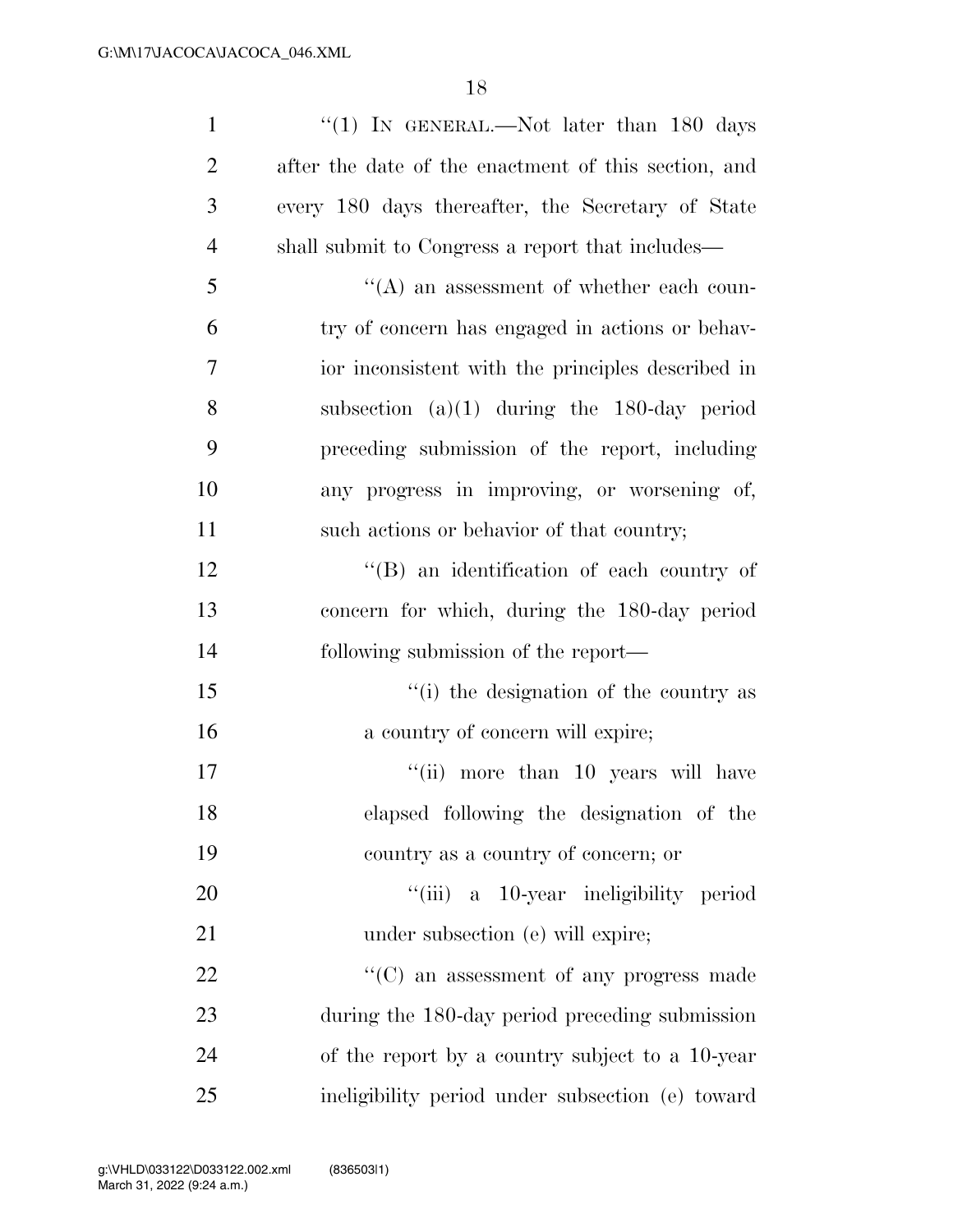| $\mathbf{1}$   | eligibility for early termination of that period           |
|----------------|------------------------------------------------------------|
| $\overline{2}$ | under paragraph $(2)$ of that subsection;                  |
| 3              | $\lq\lq$ (D) all reports submitted pursuant to             |
| $\overline{4}$ | subsection $(a)(3)$ during the 180-day period              |
| 5              | preceding submission of the report;                        |
| 6              | $\lq\lq(E)$ in coordination with the Secretary of          |
| 7              | Defense, the findings of the program estab-                |
| 8              | lished under subsection (b), including any in-             |
| 9              | stances in which a country failed to fully com-            |
| 10             | ply with the program; and                                  |
| 11             | $\lq\lq(F)$ an identification of any country that          |
| 12             | has failed to fully comply with investigations             |
| 13             | described in subsection (g).                               |
| 14             | "(2) FORM OF REPORT.—Each report required                  |
| 15             | by paragraph (1) shall be submitted in unclassified        |
| 16             | form to the maximum extent possible, but may in-           |
| 17             | clude a classified annex.                                  |
| 18             | "(i) RULE OF CONSTRUCTION.—Nothing in this sec-            |
| 19             | tion shall be construed as authorizing the use of military |
| 20             | force or otherwise authorizing the President to introduce  |
| 21             | United States forces into hostilities that have not been   |
| 22             | specifically authorized by Congress pursuant to the War    |
| 23             | Powers Resolution (50 U.S.C. 1541 et seq.).".              |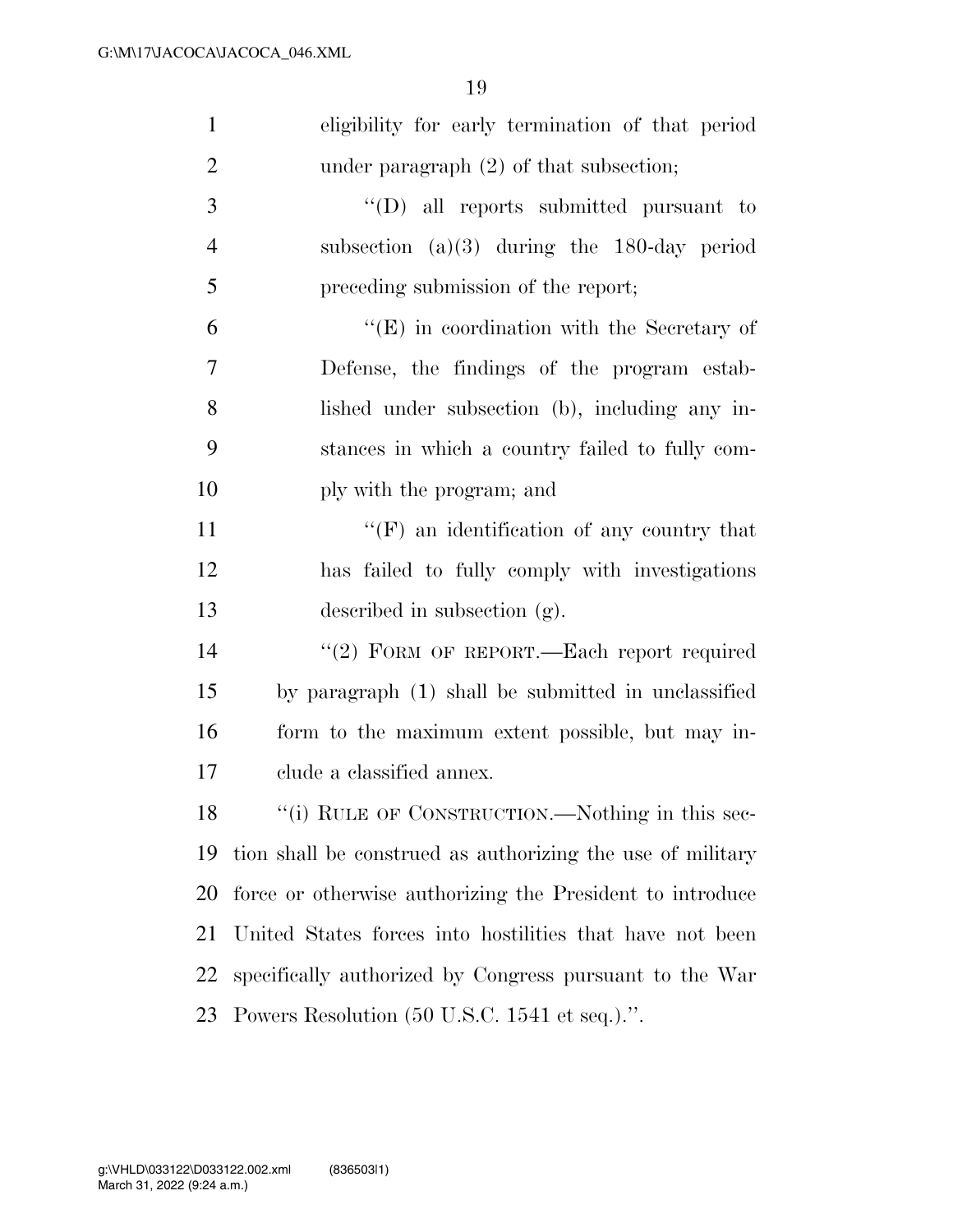| $\mathbf{1}$   | SEC. 3. REQUIRED ASSESSMENT OF RISK OF EXPORTED              |
|----------------|--------------------------------------------------------------|
| $\overline{2}$ | WEAPONS BEING USED TO VIOLATE PRIN-                          |
| 3              | CIPLES OF HUMAN RIGHTS OR THE LAW OF                         |
| $\overline{4}$ | <b>ARMED CONFLICT.</b>                                       |
| 5              | (a) LETTERS OF OFFER.—Section $36(b)(1)$ of the              |
| 6              | Arms Export Control Act $(22 \text{ U.S.C. } 2776(b)(1))$ is |
| 7              | amended—                                                     |
| 8              | (1) in subparagraph $(0)$ , by striking "; and"              |
| 9              | and inserting a semicolon;                                   |
| 10             | $(2)$ in subparagraph $(P)$ , by striking the period         |
| 11             | at the end and inserting "; and"; and                        |
| 12             | $(3)$ by inserting after subparagraph $(P)$ the fol-         |
| 13             | lowing new subparagraph:                                     |
| 14             | $\lq\lq$ an assessment of the risk of the de-                |
| 15             | fense articles, defense services, or design and              |
| 16             | construction services to be offered being used to            |
| 17             | violate principles of human rights or the law of             |
| 18             | armed conflict, prepared by the Secretary of                 |
| 19             | State through the Assistant Secretary for the                |
| 20             | Bureau of Democracy, Human Rights, and                       |
| 21             | Labor, in consultation with the Secretary of                 |
| 22             | Defense and the Director of Central Intel-                   |
| 23             | ligence.".                                                   |
| 24             | EXPORT LICENSE APPLICATIONS.-Section<br>(b)                  |
| 25             | $36(e)(1)$ of the Arms Export Control Act (22 U.S.C.         |
| 26             | $2776(c)(1)$ is amended—                                     |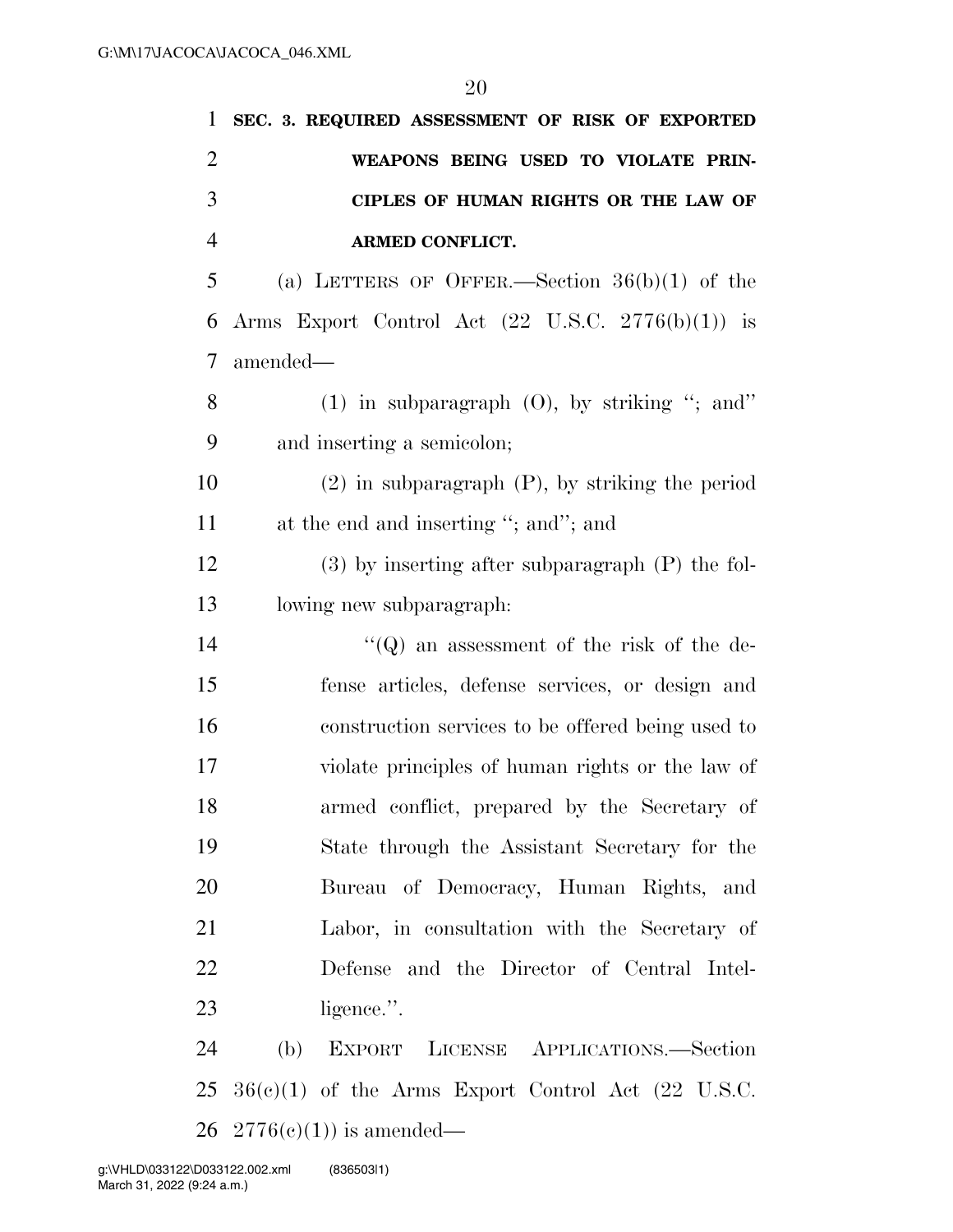1 (1) by striking "and  $(C)$ " and inserting " $(C)$ "; and

 (2) by inserting after ''items to be exported'' the following: '', and (D) an assessment of the risk of the items being used to violate principles of human rights or the law of armed conflict, prepared by the Secretary of State through the Assistant Sec- retary for the Bureau of Democracy, Human Rights, and Labor, in consultation with the Secretary of De-fense and the Director of Central Intelligence''.

### **SEC. 4. HUMAN RIGHTS AND LAW OF WAR OVERSIGHT BOARD.**

 (a) IN GENERAL.—There is established as an inde- pendent agency within the executive branch a Human Rights and Law of War Oversight Board (referred to in this section as the ''Board'').

(b) PURPOSE.—The Board shall—

 (1) analyze and review the actions and conduct of recipient countries for strict adherence to the law of armed conflict and human rights principles, and their continual efforts to improve such adherence; and

 (2) ensure that human rights and law of armed conflict concerns are appropriately considered in the negotiation, approval, and execution of arms sales,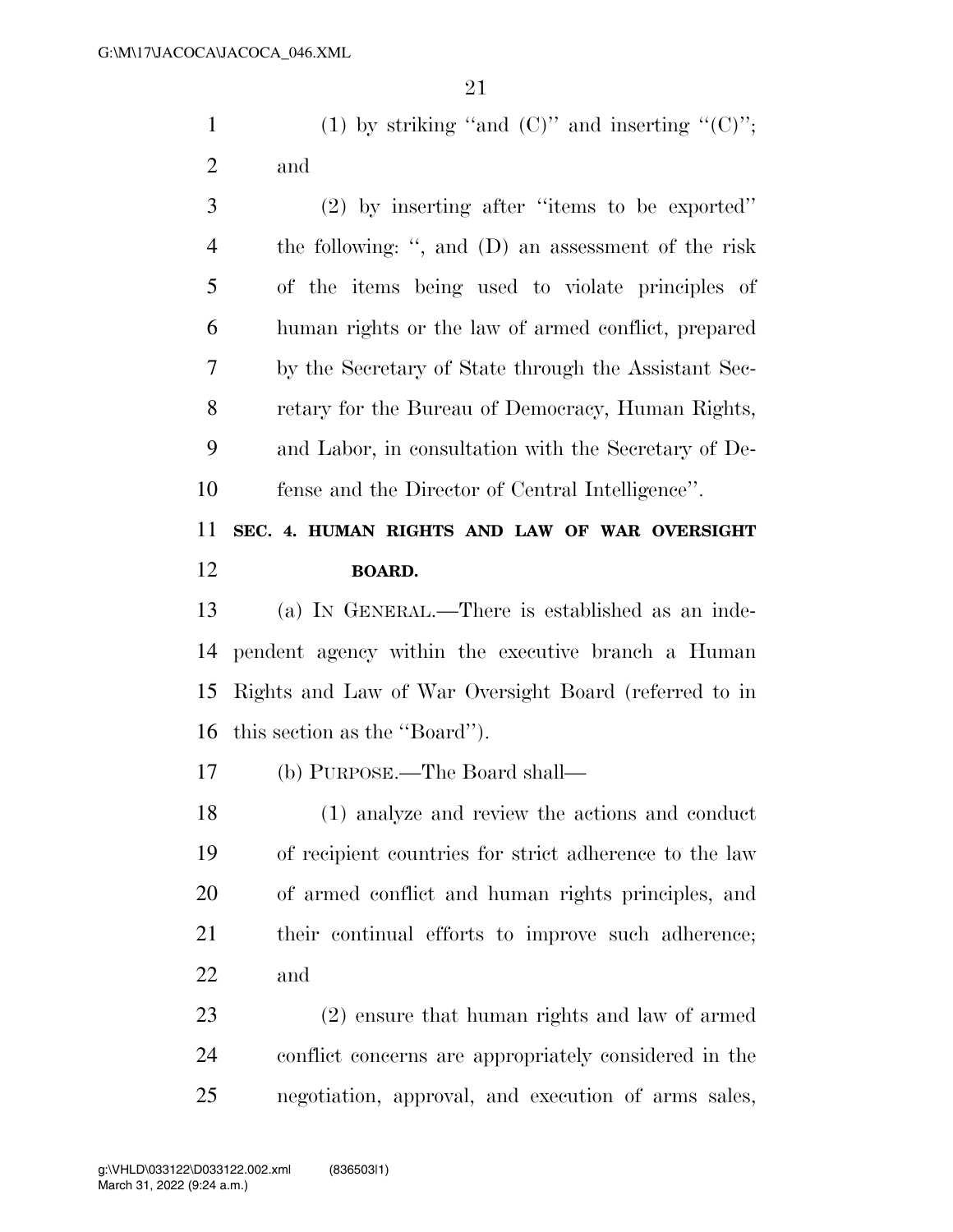| $\mathbf{1}$   | including as required under section 40C of the Arms                   |
|----------------|-----------------------------------------------------------------------|
| $\overline{2}$ | Export Control Act, as added by section 2 of this                     |
| 3              | Act.                                                                  |
| $\overline{4}$ | $(e)$ FUNCTIONS.—                                                     |
| 5              | (1) ADVICE AND COUNSEL ON POLICY DEVEL-                               |
| 6              | IMPLEMENTATION.—The<br>Board<br><b>OPMENT</b><br>$\operatorname{AND}$ |
| 7              | shall—                                                                |
| 8              | (A) review proposed legislation, regula-                              |
| 9              | tions, and policies related to international arms                     |
| 10             | sales;                                                                |
| 11             | (B) advise the President and the depart-                              |
| 12             | ments, agencies, and elements of the executive                        |
| 13             | branch to ensure that human rights and the law                        |
| 14             | of armed conflict are appropriately considered                        |
| 15             | in the development and implementation of such                         |
| 16             | legislation, regulations, policies, and guidelines;                   |
| 17             | (C) in providing advice on such proposals,                            |
| 18             | consider whether such proposals would—                                |
| 19             | (i) diminish to any degree the over-                                  |
| 20             | sight by entities of the executive branch of                          |
| 21             | the end use of United States-provided                                 |
| 22             | arms; or                                                              |
| 23             | (ii) lessen to any degree the centrality                              |
| 24             | of compliance by recipient states with prin-                          |
| 25             | ciples of human rights or the law of armed                            |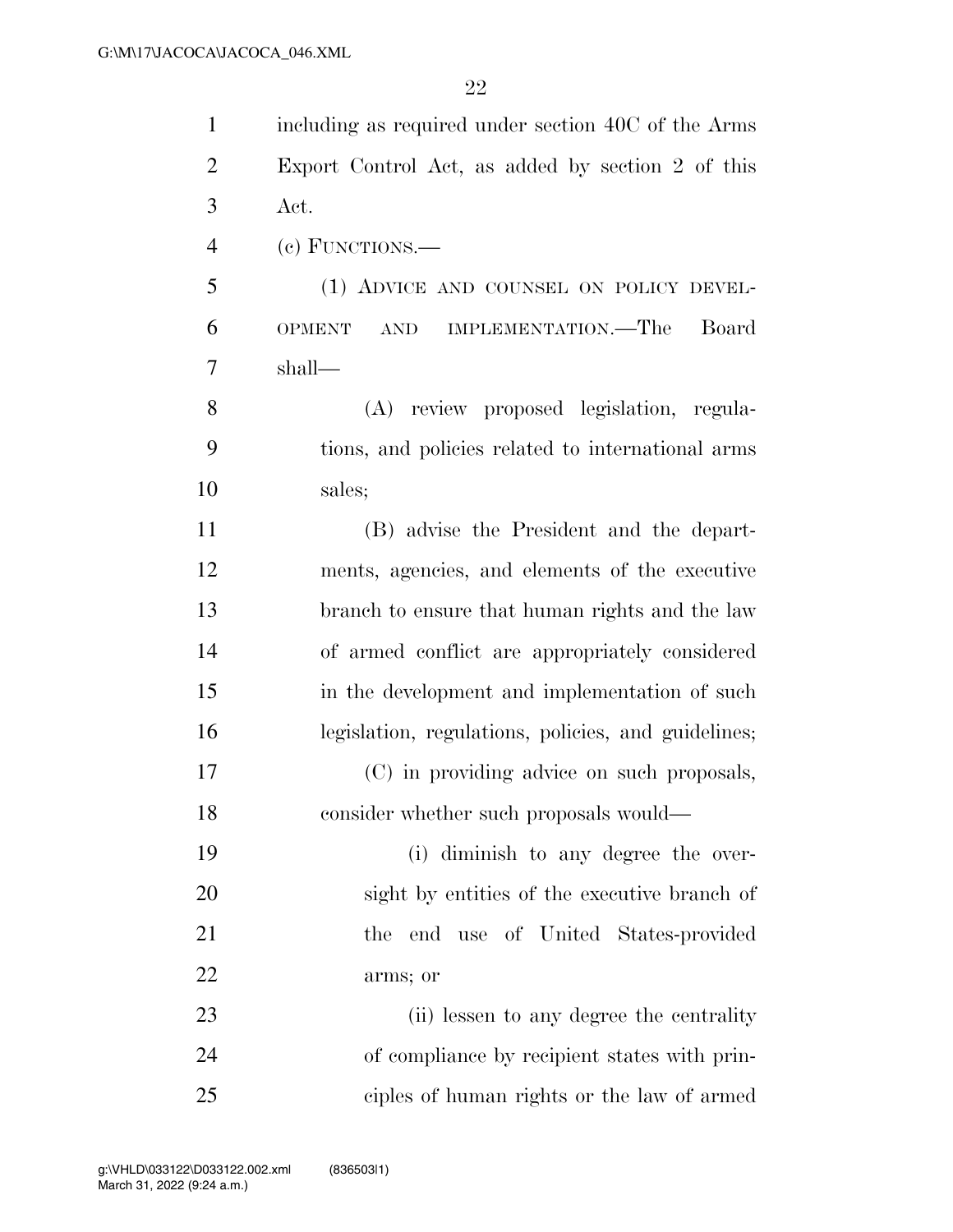| $\mathbf{1}$   | conflict as a core factor in decisions of         |
|----------------|---------------------------------------------------|
| $\overline{2}$ | whether to approve sales; and                     |
| 3              | (D) submit to Congress, the President, or         |
| $\overline{4}$ | the head of any executive branch department,      |
| 5              | agency, or entity, such recommendations for       |
| 6              | policy, regulation, or law relevant to the pur-   |
| 7              | pose or functions of the Board that the Board     |
| 8              | deems advisable.                                  |
| 9              | (2) OVERSIGHT.—The Board shall continually        |
| 10             | review-                                           |
| 11             | (A) the regulations, policies, and proce-         |
| 12             | dures, and the implementation of the regula-      |
| 13             | tions, policies, and procedures, of the depart-   |
| 14             | ments, agencies, and elements of the executive    |
| 15             | branch relating to arms sales to ensure that      |
| 16             | principles of human rights or the law of armed    |
| 17             | conflict are a central focus and consideration at |
| 18             | each stage of the arms sales process, including   |
| 19             | end use;                                          |
| <b>20</b>      | (B) whether entities of the executive             |
| 21             | branch are adhering to such policies;             |
| 22             | (C) other actions by the executive branch         |
| 23             | relating to arms sales to determine whether       |
| 24             | such actions—                                     |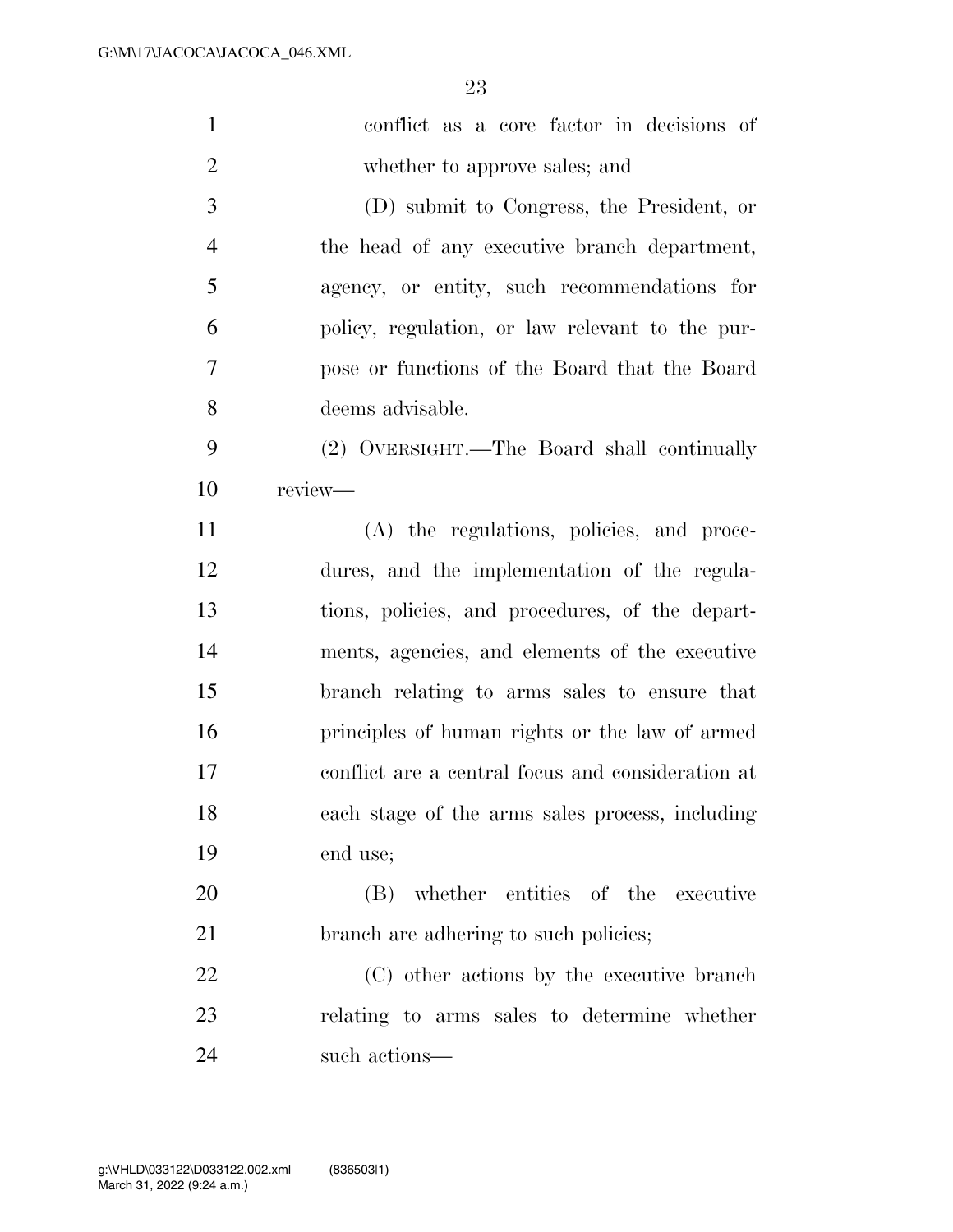| $\mathbf{1}$   | (i) diminish to any degree the over-                 |
|----------------|------------------------------------------------------|
| $\overline{2}$ | sight by entities of the executive branch of         |
| 3              | the end use of United States-provided                |
| $\overline{4}$ | arms; or                                             |
| 5              | (ii) lessen to any degree the centrality             |
| 6              | of compliance by recipient states with prin-         |
| 7              | ciples of human rights or the law of armed           |
| 8              | conflict as a core factor in decisions of            |
| 9              | whether to approve sales; and                        |
| 10             | (D) the adherence of recipient states to             |
| 11             | human rights principles and the law of armed         |
| 12             | conflict, the extent to which United States-pro-     |
| 13             | vided weapons are being used or could be used        |
| 14             | in contravention of those principles and laws,       |
| 15             | and whether recipient states are working to im-      |
| 16             | prove their adherence to the maximum extent of       |
| 17             | their capabilities.                                  |
| 18             | (3) TESTIMONY.—The members of the Board              |
| 19             | shall appear and testify before Congress upon re-    |
| 20             | quest.                                               |
| 21             | (4) ASSESSMENTS.—The Board shall submit to           |
| 22             | Congress, at the time of any notification under sub- |
| 23             | section (b) or (c) of section 36 of the Arms Export  |
| 24             | Control Act (22 U.S.C. 2776), the assessment of the  |

Board, along with any minority views, of the appro-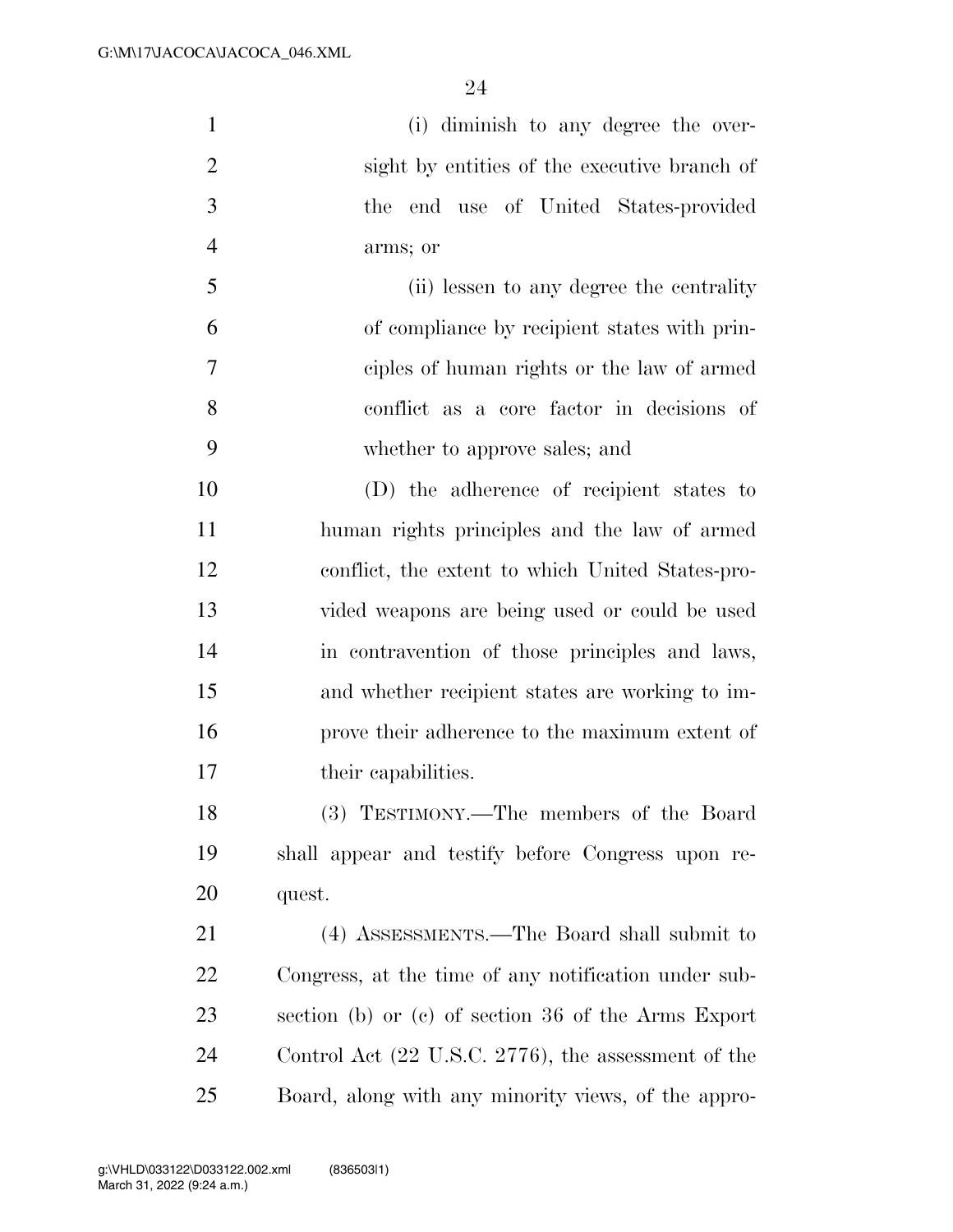priateness of the proposed sale based on the recipi- ent state's adherence to principles of human rights and the law of armed conflict.

(d) DESIGNATIONS.—

 (1) IN GENERAL.—The Board may in its sole discretion, by a majority vote of the Members, des- ignate a country as a country of concern under sec-8 tion  $40C(d)(1)(A)(i)$  of the Arms Export Control Act, as added by section 2 of this Act. Not later than the time of the designation, the Board shall transmit to the Senate, the House of Representa- tives, and the President the Board's determination supporting such designation, along with any minor- ity views. The determination shall be in unclassified form to the maximum extent possible, but may in-clude a classified annex as necessary.

 (2) REVERSAL.—The President may vacate a designation by the Board under paragraph (1). In exercising this authority, the President shall submit to the Board, the Senate, and the House of Rep- resentatives a detailed justification for the action. This authority may not be delegated.

(e) REPORTS.—

 (1) IN GENERAL.—The Board shall periodically, but not less frequently than annually, submit to the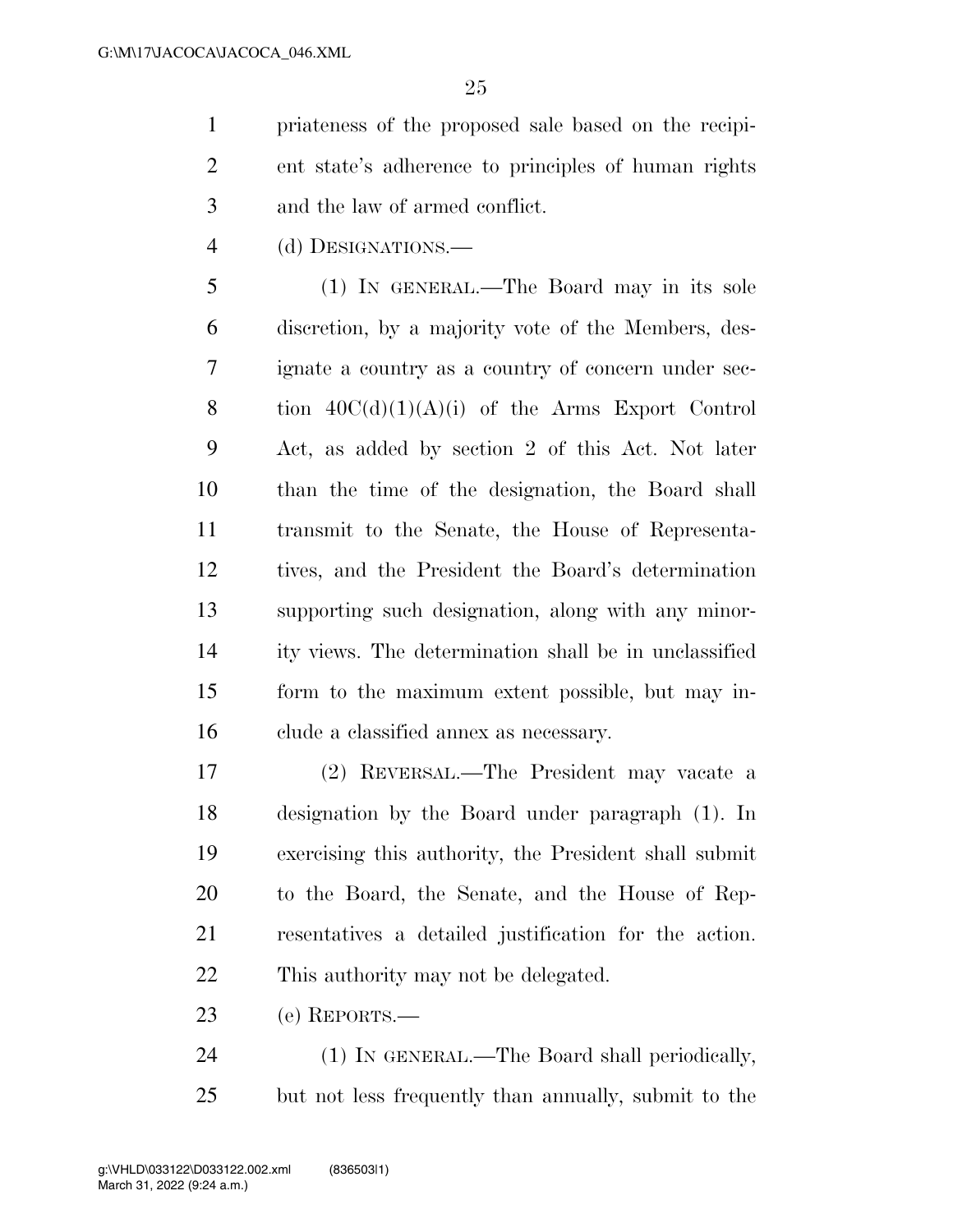| $\mathbf{1}$   | Senate, the House of Representatives, and the Presi- |
|----------------|------------------------------------------------------|
| $\overline{2}$ | dent a report on the activities of the Board.        |
| 3              | (2) ELEMENTS.—The report required under              |
| $\overline{4}$ | paragraph (1) shall include the following elements:  |
| 5              | (A) A description of the major activities of         |
| 6              | the Board during the preceding period.               |
| 7              | (B) Information on the findings, conclu-             |
| 8              | sions, and recommendations of the Board re-          |
| 9              | sulting from its advice and oversight functions      |
| 10             | under subsection $(c)$ .                             |
| 11             | (C) The minority views on any findings,              |
| 12             | conclusions, and recommendations of the Board        |
| 13             | resulting from its advice and oversight func-        |
| 14             | tions under subsection (c).                          |
| 15             | (D) A summary of each proposal reviewed              |
| 16             | by the Board under subsection $(c)(1)$ that—         |
| 17             | (i) the Board advised against imple-                 |
| 18             | mentation or advised significant modifica-           |
| 19             | tions of; and                                        |
| 20             | (ii) notwithstanding such advice, ac-                |
| 21             | tions were taken to implement.                       |
| 22             | (E) For the preceding period, a description          |
| 23             | of any requests submitted under subsection           |
| 24             | $(g)(1)(C)$ for the issuance of subpoenas that       |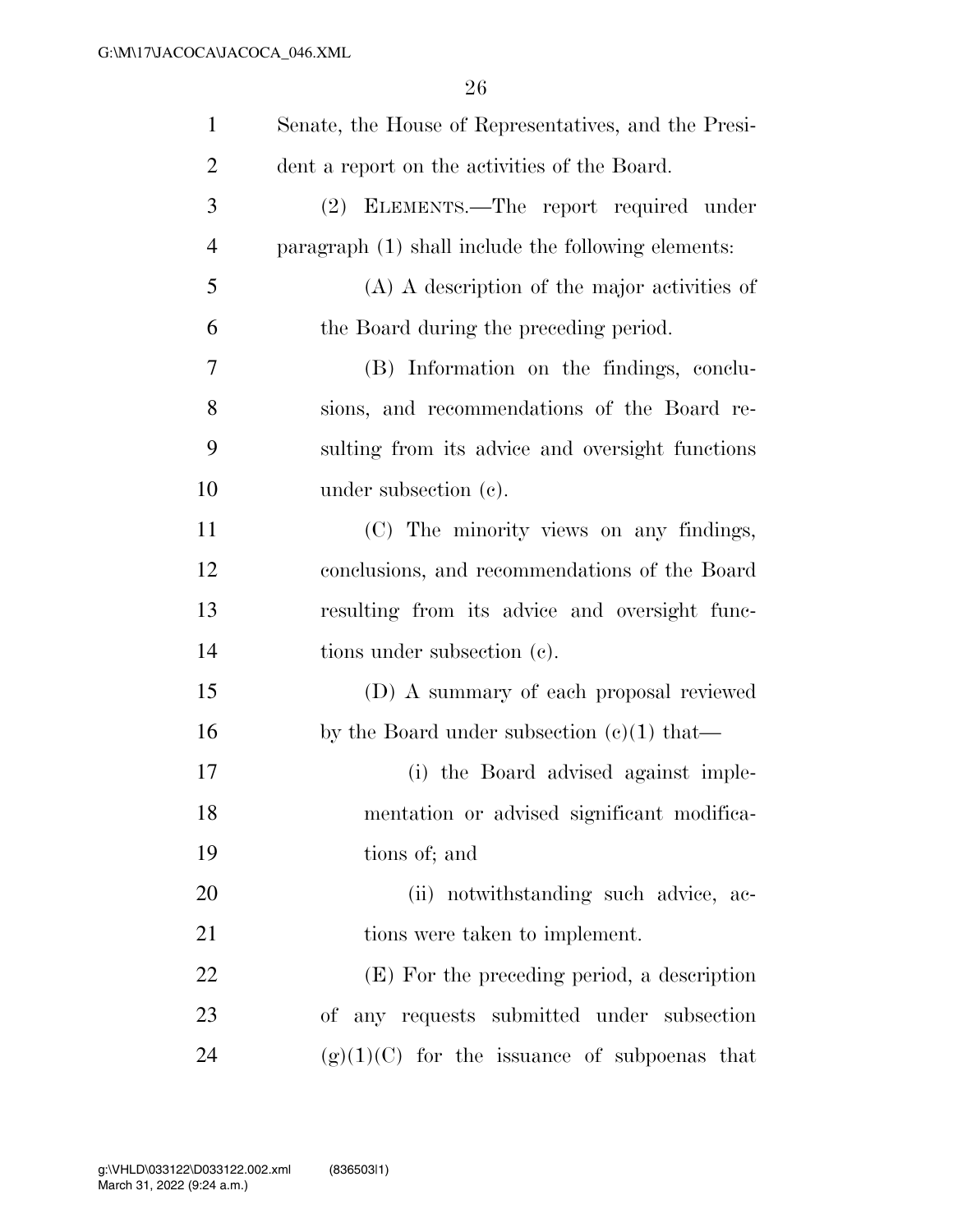were modified or denied by the Attorney Gen-eral.

 (3) FORM.—The report required under this subsection shall be submitted in unclassified form to the greatest extent possible, but may include a clas-sified annex as necessary.

(f) INFORMING THE PUBLIC.—The Board—

 (1) shall make its reports, including its reports to Congress, available to the public to the greatest extent that is consistent with the protection of clas-sified information and applicable law; and

 (2) shall hold public hearings and otherwise in- form the public of its activities, as appropriate and in a manner consistent with the protection of classi- fied information and applicable law, but may, not- withstanding section 552b of title 5, United States Code, meet or otherwise communicate in any number to confer or deliberate in a manner that is closed to the public.

20 (g) ACCESS TO INFORMATION.—

 (1) AUTHORIZATION.—If determined by the Board to be necessary to carry out its responsibil-23 ities under this section, the Board is authorized to— (A) have access from any department,

agency, or element of the executive branch, or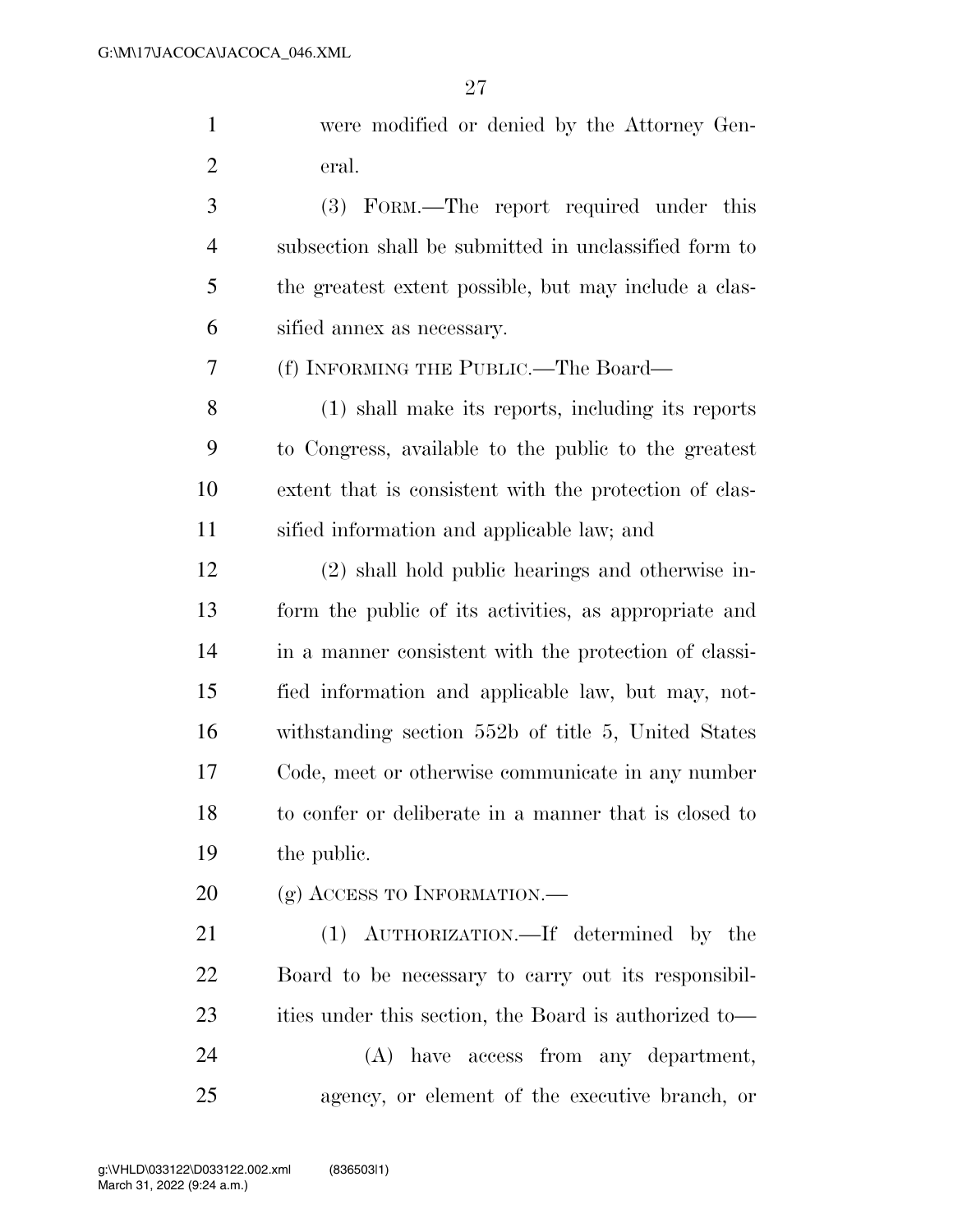| $\mathbf{1}$   | any Federal officer or employee of any such de-   |
|----------------|---------------------------------------------------|
| $\overline{2}$ | partment, agency, or element, to all relevant     |
| 3              | records, reports, audits, reviews, documents, pa- |
| $\overline{4}$ | pers, recommendations, or other relevant mate-    |
| 5              | rial, including classified information consistent |
| 6              | with applicable law;                              |
| 7              | (B) interview, take statements from, or           |
| 8              | take public testimony from personnel of any de-   |
| 9              | partment, agency, or element of the executive     |
| 10             | branch, or any Federal officer or employee of     |
| 11             | any such department, agency, or element;          |
| 12             | (C) at the direction of a majority of the         |
| 13             | members of the Board, submit a written re-        |
| 14             | quest to the Attorney General that the Attorney   |
| 15             | General require, by subpoena, persons (other      |
| 16             | than departments, agencies, and elements of the   |
| 17             | executive branch) to produce any relevant infor-  |
| 18             | mation, documents, reports, answers, records,     |
| 19             | accounts, papers, and other documentary or tes-   |
| 20             | timonial evidence; and                            |
| 21             | (D) conduct travel or site visits.                |
| 22             | (2) ASSISTANCE.—The Secretary of State, the       |
| 23             | Secretary of Defense, and any other head of a de- |
| 24             | partment, agency, or entity shall provide to the  |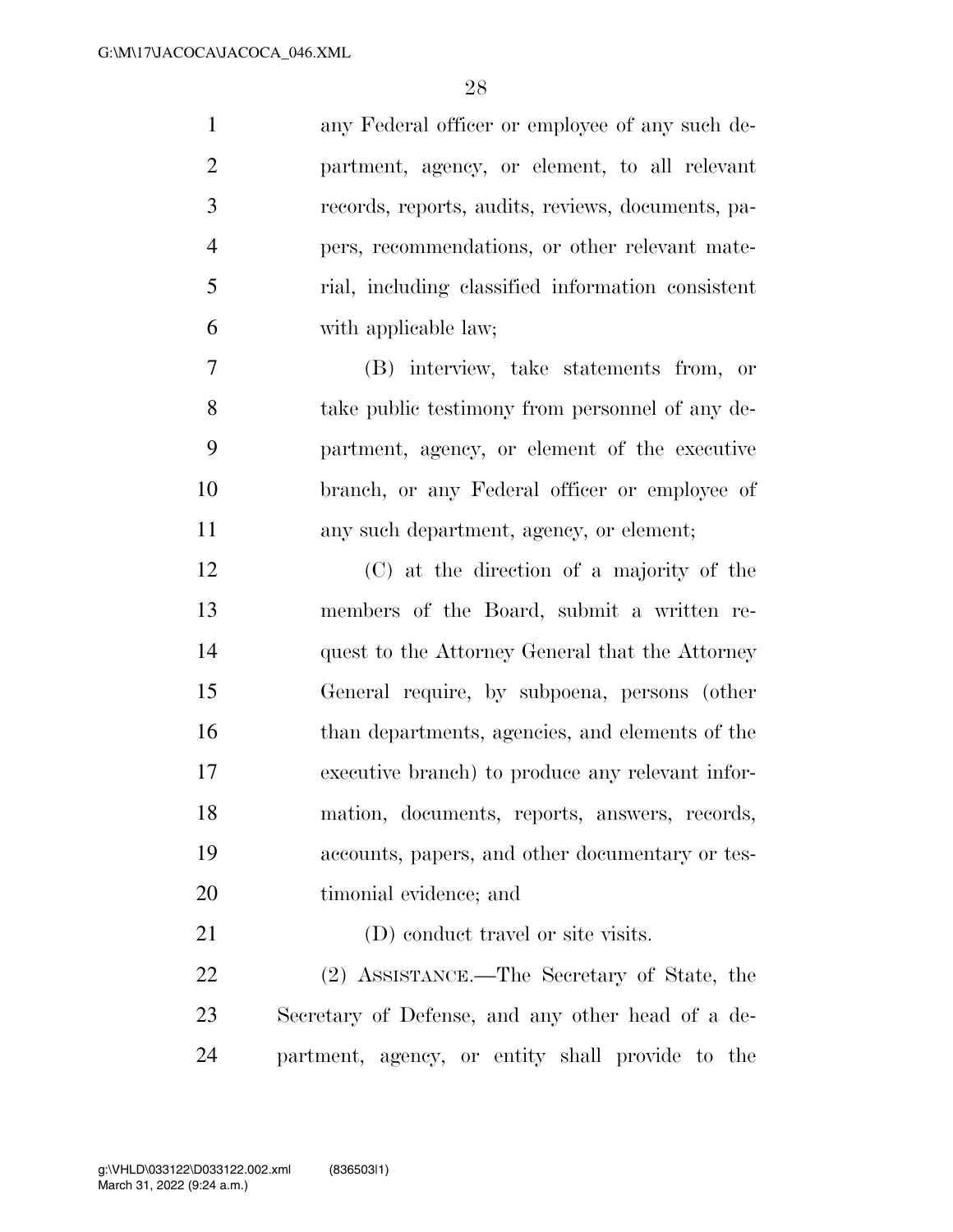| $\mathbf{1}$   | Board any necessary assistance to facilitate activities |
|----------------|---------------------------------------------------------|
| $\overline{2}$ | set forth under paragraph (1).                          |
| 3              | $(3)$ REVIEW OF SUBPOENA REQUEST.—                      |
| $\overline{4}$ | (A) IN GENERAL.—Not later than 30 days                  |
| 5              | after the date of receipt of a request by the           |
| 6              | Board under paragraph $(1)(C)$ , the Attorney           |
| $\overline{7}$ | General shall-                                          |
| 8              | (i) issue the subpoena as requested; or                 |
| 9              | (ii) provide the Board, in writing, with                |
| 10             | an explanation of the grounds on which the              |
| 11             | subpoena request has been modified or de-               |
| 12             | nied.                                                   |
| 13             | (B) NOTIFICATION.—If a subpoena request                 |
| 14             | modified or denied under subparagraph<br>is             |
| 15             | $(A)(ii)$ , the Attorney General shall, not later       |
| 16             | than 5 days after the date of that modification         |
| 17             | or denial, notify the Senate and the House of           |
| 18             | Representatives.                                        |
| 19             | (4) ENFORCEMENT OF SUBPOENA.—In the case                |
| 20             | of contumacy or failure to obey a subpoena issued       |
| 21             | pursuant to paragraph $(1)(C)$ , the United States      |
| 22             | district court for the judicial district in which the   |
| 23             | subpoenaed person resides, is served, or may be         |
| 24             | found may issue an order requiring such person to       |
| 25             | produce the evidence required by such subpoena.         |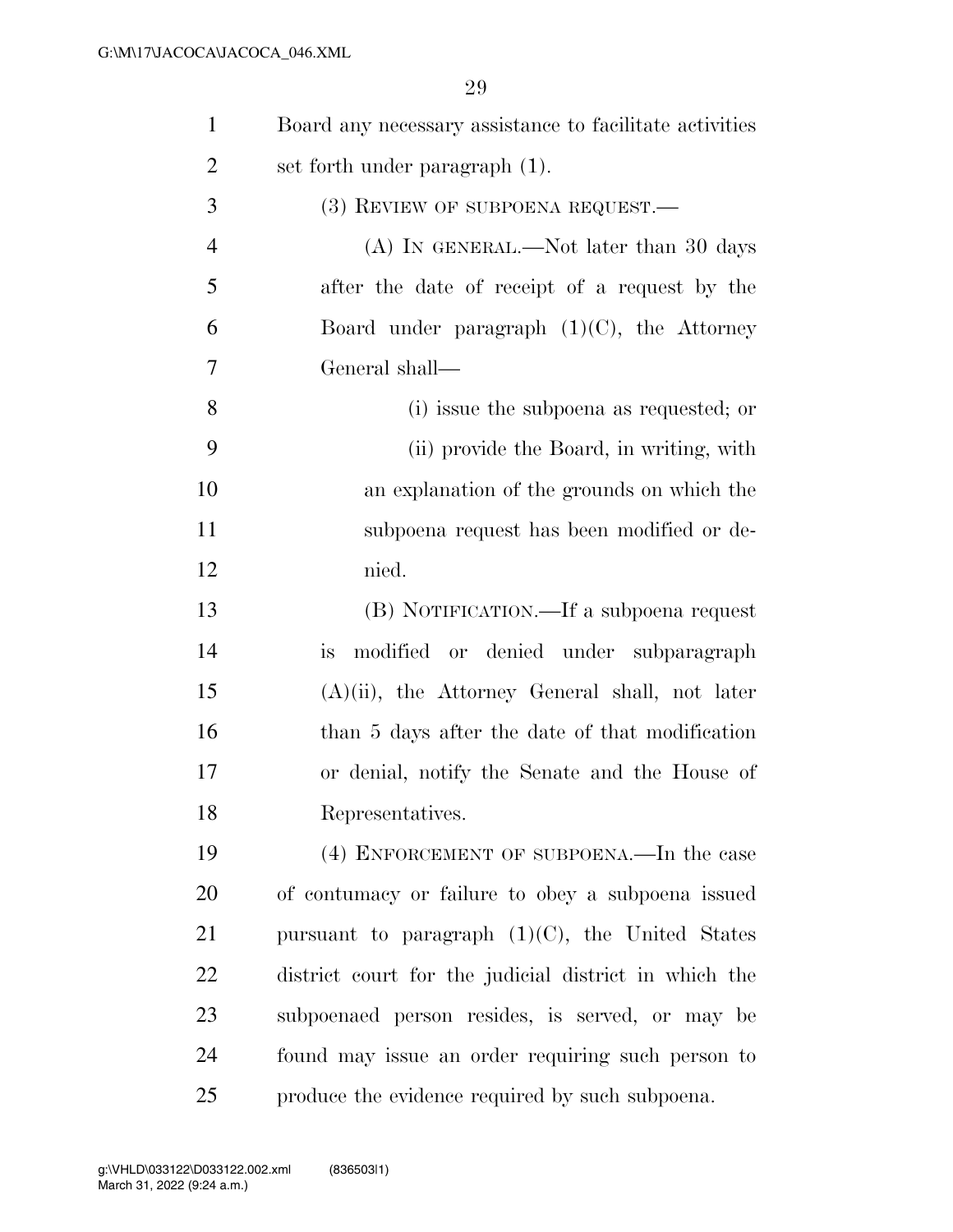(5) AGENCY COOPERATION.—Whenever infor- mation or assistance requested under subparagraph (A) or (B) of paragraph (1) is, in the judgment of the Board, unreasonably refused or not provided, the Board shall report the circumstances to the head of the department, agency, or element concerned with- out delay. The head of the department, agency, or element concerned shall ensure that the Board is given access to the information, assistance, material, or personnel the Board determines to be necessary to carry out its functions. (6) ACCESS.—Nothing in this section shall be construed to authorize the Board, or any agent thereof, to gain access to information regarding an activity covered by section 503(a) of the National Security Act of 1947 (50 U.S.C. 3093(a)). (h) MEMBERSHIP.— (1) MEMBERS.—The Board shall be composed of a full-time chairman and four additional mem- bers, who shall be appointed by the President, by and with the advice and consent of the Senate. 22 (2) QUALIFICATIONS.— (A) IN GENERAL.—Members of the Board shall be selected solely on the basis of their pro-

fessional qualifications, achievements, public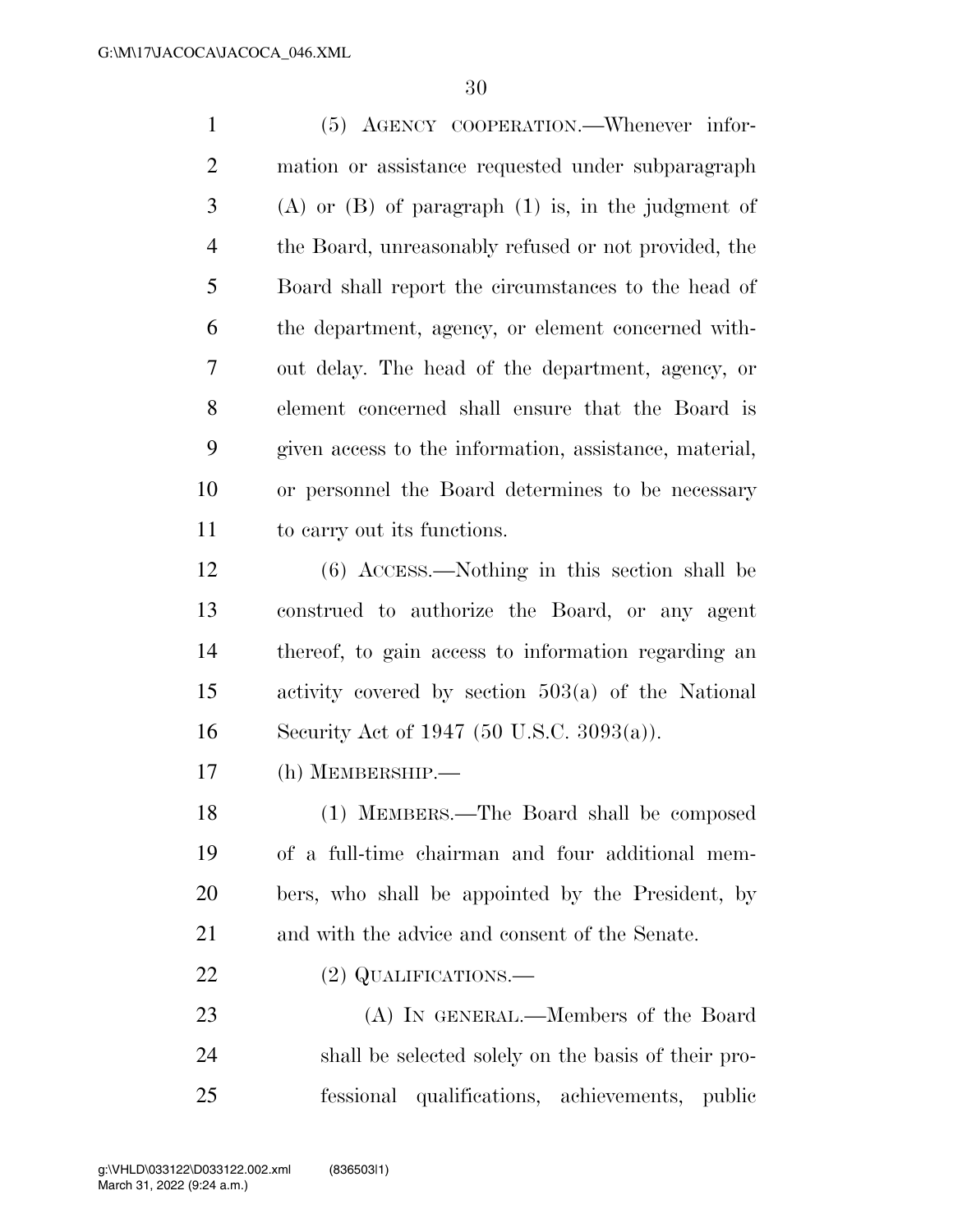stature, expertise in human rights and the law of armed conflict, and relevant experience, and without regard to political affiliation, but in no event shall more than three members of the Board be members of the same political party. (B) PROHIBITION ON APPOINTMENT OF IN- DIVIDUALS EMPLOYED BY CERTAIN ENTI- TIES.—An individual who was employed, during the preceding 5-year period, by an entity that engages in activities subject to the Arms Export Control Act (22 U.S.C. 2751 et seq.) is not eli- gible to serve as a member of the Board. 13 (C) SELECTION OF MEMBERS NOT OF PO- LITICAL PARTY OF PRESIDENT.—The President shall, before appointing an individual who is not a member of the same political party as the President, consult with the leadership of that party, if any, in the Senate and the House of Representatives. (3) INCOMPATIBLE OFFICE.—An individual ap-

 pointed to the Board may not, while serving on the Board, be an elected official, officer, or employee of the Federal Government, other than in the capacity as a member of the Board.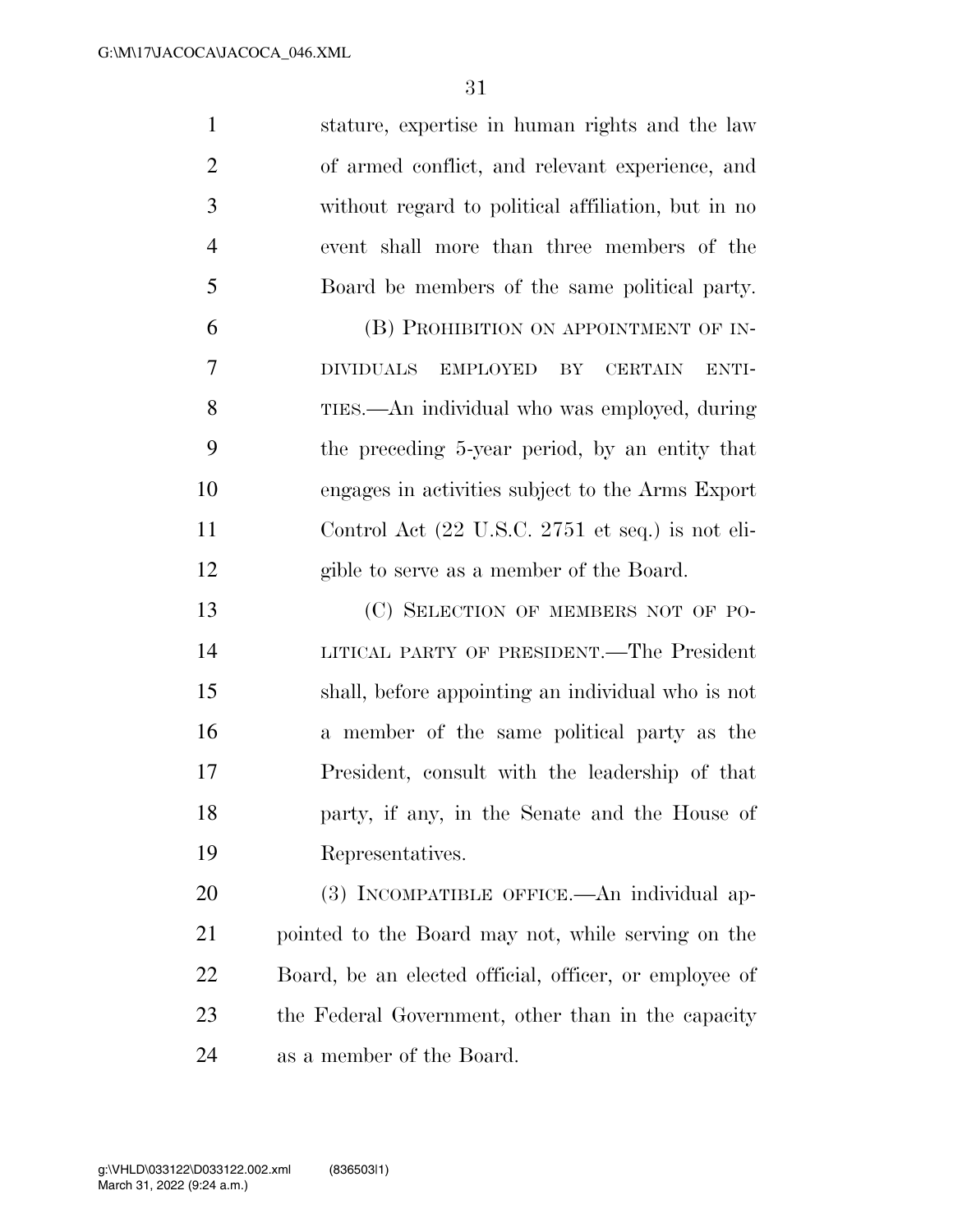| $\mathbf{1}$   | (4) TERM.—Each member of the Board shall            |
|----------------|-----------------------------------------------------|
| $\overline{2}$ | serve a term of 6 years, except that—               |
| 3              | $(A)$ a member appointed to a term of office        |
| $\overline{4}$ | after the commencement of such term may             |
| 5              | serve under such appointment only for the re-       |
| 6              | mainder of such term; and                           |
| 7              | (B) upon the expiration of the term of of-          |
| 8              | fice of a member, the member shall continue to      |
| 9              | serve until the member's successor has been ap-     |
| 10             | pointed and qualified, except that no member        |
| 11             | may serve under this subparagraph—                  |
| 12             | $(i)$ for more than 60 days when Con-               |
| 13             | gress is in session unless a nomination to          |
| 14             | fill the vacancy shall have been submitted          |
| 15             | to the Senate; or                                   |
| 16             | (ii) after the adjournment sine die of              |
| 17             | session of the Senate in which such<br>the          |
| 18             | nomination is submitted.                            |
| 19             | (5) QUORUM AND MEETINGS.—The Board shall            |
| 20             | meet upon the call of the chairman or a majority of |
| 21             | its members. Three members of the Board shall con-  |
| 22             | stitute a quorum.                                   |
| 23             | (i) COMPENSATION AND TRAVEL EXPENSES.—              |
| 24             | $(1)$ COMPENSATION.—                                |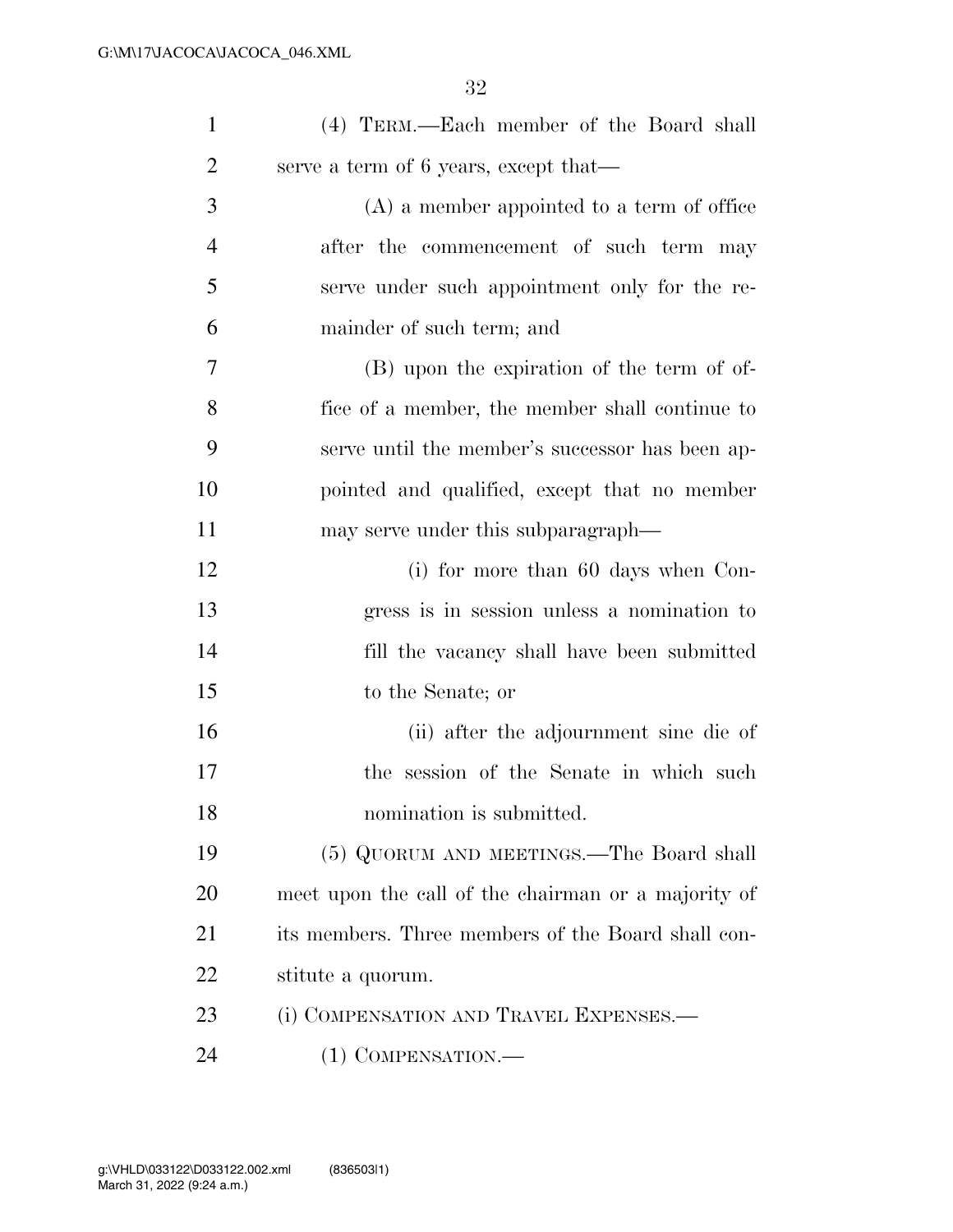(A) CHAIRMAN.—The chairman of the Board shall be compensated at the rate of pay payable for a position at level III of the Execu- tive Schedule under section 5314 of title 5, United States Code. (B) MEMBERS.—Each member of the Board shall be compensated at a rate of pay payable for a position at level IV of the Execu- tive Schedule under section 5315 of title 5, United States Code, for each day during which 11 that member is engaged in the actual perform- ance of the duties of the Board. (2) TRAVEL EXPENSES.—Members of the Board shall be allowed travel expenses, including per diem in lieu of subsistence, at rates authorized for persons employed intermittently by the Government under section 5703(b) of title 5, United States Code, while away from their homes or regular places of business in the performance of services for the Board. (j) STAFF.— 22 (1) APPOINTMENT AND COMPENSATION.—The chairman of the Board, in accordance with rules

 agreed upon by the Board, shall appoint and fix the compensation of a full-time executive director and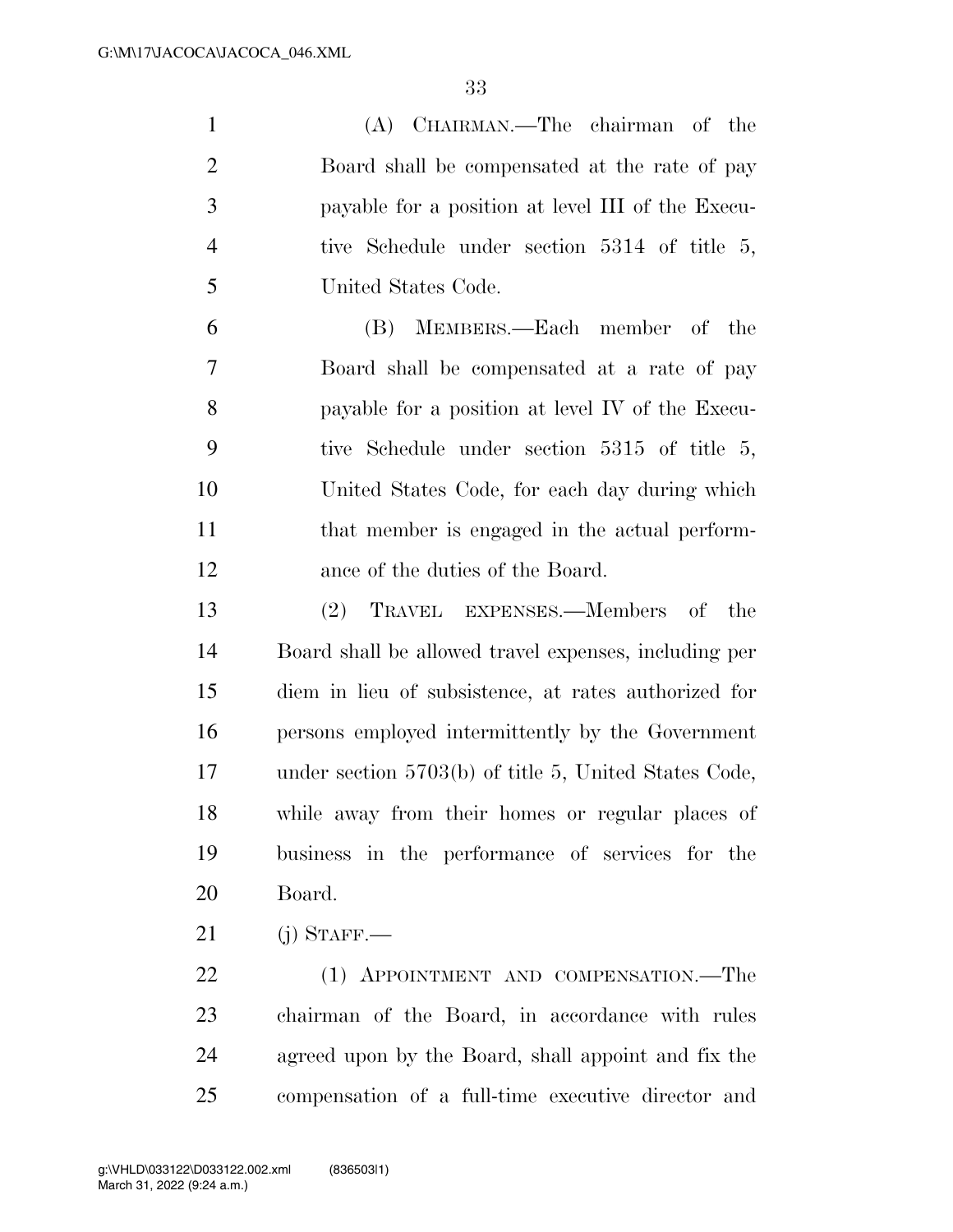such other personnel as may be necessary to enable the Board to carry out its functions, without regard to the provisions of title 5, United States Code, gov- erning appointments in the competitive service, and without regard to the provisions of chapter 51 and subchapter III of chapter 53 of such title relating to classification and General Schedule pay rates, except that no rate of pay fixed under this subsection may exceed the equivalent of that payable for a position at level V of the Executive Schedule under section 5316 of title 5, United States Code.

 (2) APPOINTMENT IN ABSENCE OF CHAIR- MAN.—If the position of chairman of the Board is vacant, during the period of the vacancy, the Board, at the direction of the unanimous vote of the serving members of the Board, may exercise the authority of the chairman under paragraph (1).

 (3) DETAILEES.—Any Federal employee may be detailed to the Board without reimbursement from the Board, and such detailee shall retain the rights, status, and privileges of the detailee's regular employment without interruption.

 (4) CONSULTANT SERVICES.—The Board may procure the temporary or intermittent services of ex-perts and consultants in accordance with section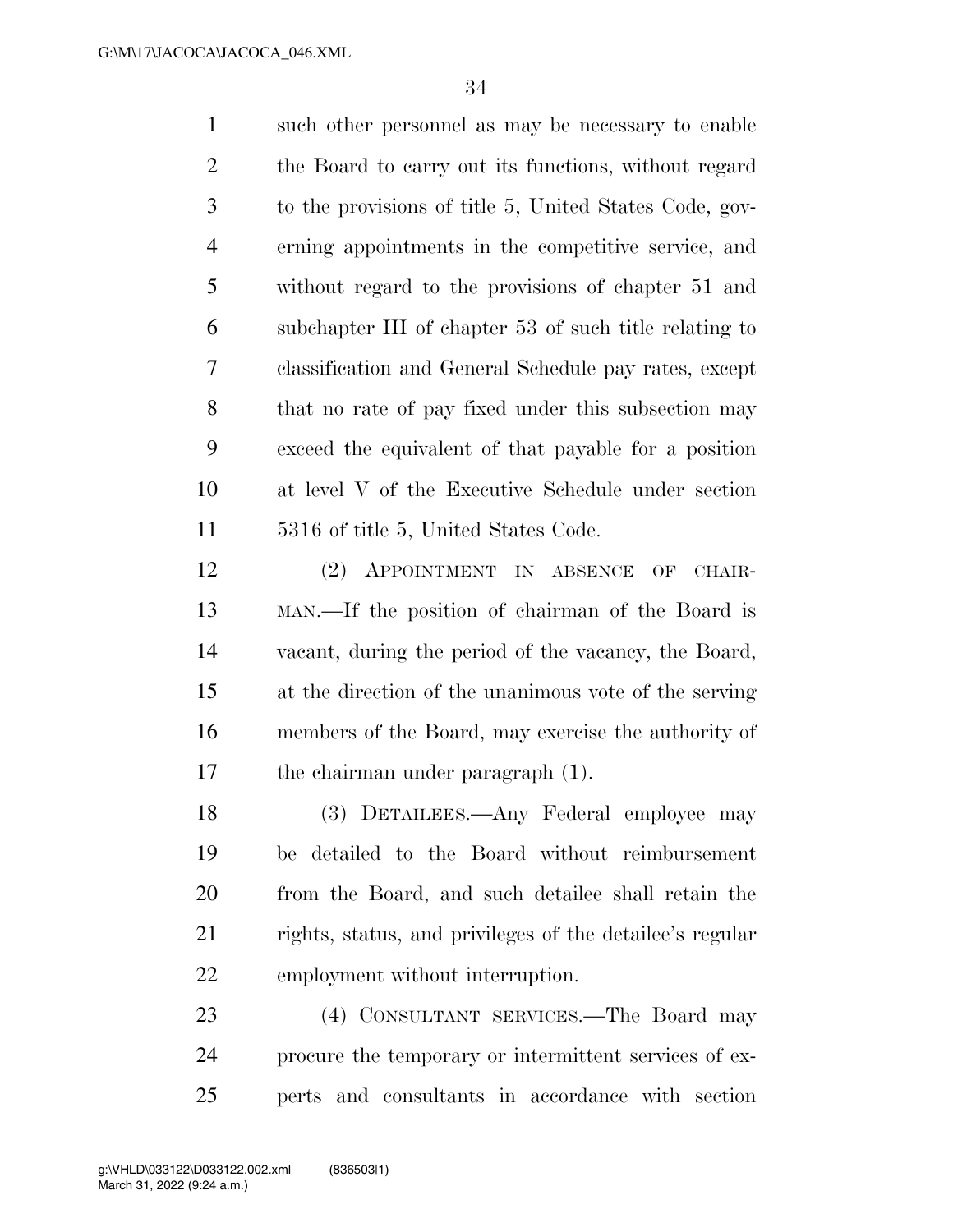3109 of title 5, United States Code, at rates that do not exceed the daily rate paid a person occupying a position at level IV of the Executive Schedule under section 5315 of such title.

(k) SECURITY CLEARANCES.—

 (1) IN GENERAL.—The appropriate depart- ments, agencies, and elements of the executive branch shall cooperate with the Board to expedi- tiously provide the Board members and staff with appropriate security clearances to the extent possible under existing procedures and requirements.

 (2) RULES AND PROCEDURES.—After consulta- tion with the Secretary of Defense, the Attorney General, and the Director of National Intelligence, the Board shall adopt rules and procedures of the Board for physical, communications, computer, doc- ument, personnel, and other security relating to car-rying out the functions of the Board.

 (l) TREATMENT AS AGENCY, NOT AS ADVISORY COM-MITTEE.—The Board—

21 (1) is an agency (as defined in section  $551(1)$ of title 5, United States Code); and

 (2) is not an advisory committee (as defined in section 3(2) of the Federal Advisory Committee Act (5 U.S.C. App.)).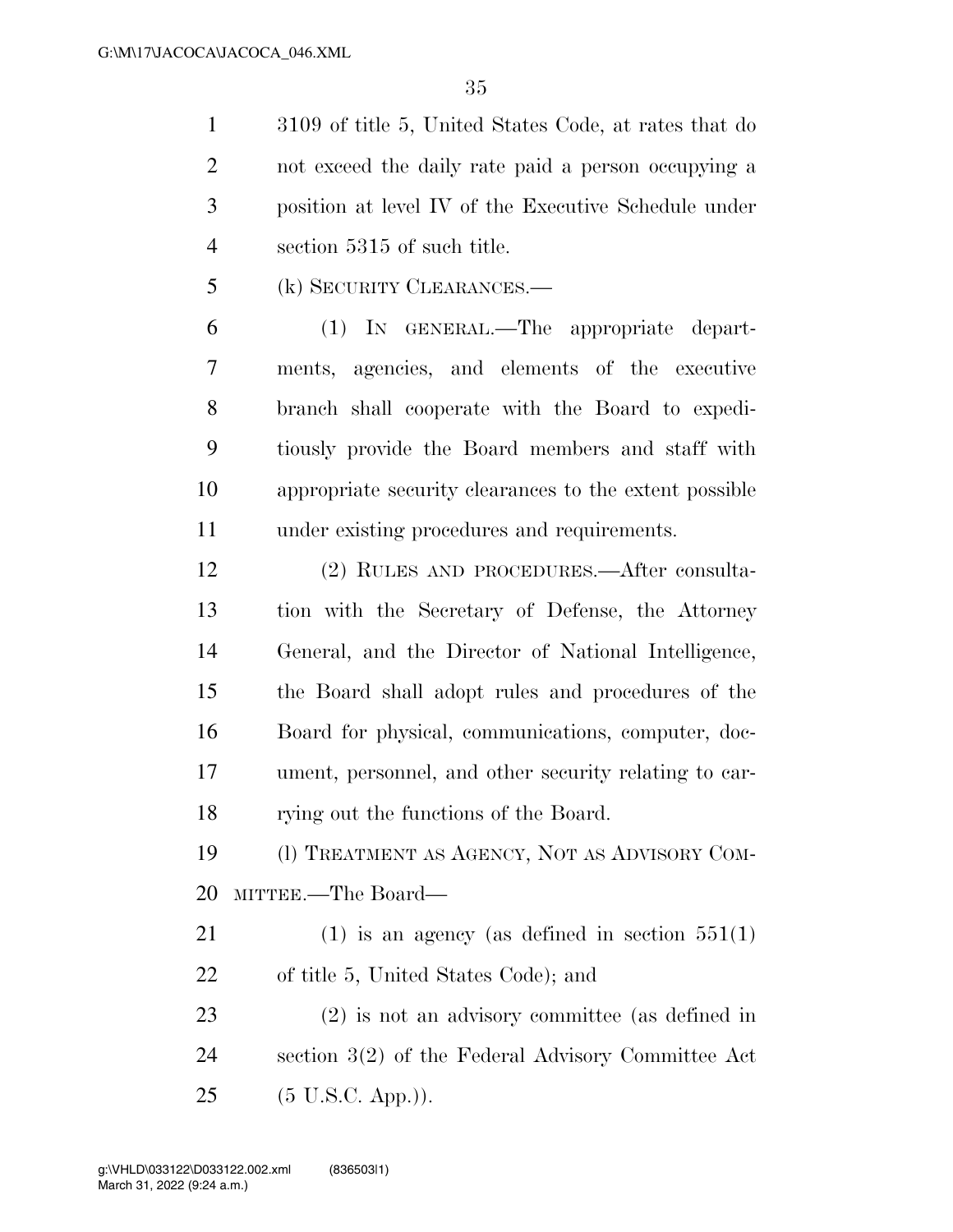| $\mathbf{1}$   | (m) ETHICS POLICY.—                                       |
|----------------|-----------------------------------------------------------|
| $\overline{2}$ | (1) IN GENERAL.—Not later than 180 days                   |
| 3              | after the first date on which three members have          |
| $\overline{4}$ | been appointed to the Board, by and with the advice       |
| 5              | and consent of the Senate, the Board shall adopt          |
| 6              | policies governing ethical conduct of its members         |
| 7              | and staff, which shall include—                           |
| 8              | (A) restrictions on lobbying or advocating                |
| 9              | to the Board by entities that engage in activi-           |
| 10             | ties covered by the Arms Export Control Act               |
| 11             | $(22 \text{ U.S.C. } 2751 \text{ et seq.});$ and          |
| 12             | (B) periods of prohibition on employment                  |
| 13             | of members and staff of the Board by such en-             |
| 14             | tities following their service on the Board or the        |
| 15             | staff of the Board.                                       |
| 16             | (2) REVIEW.—The Board shall review and re-                |
| 17             | vise as appropriate such policies not less frequently     |
| 18             | than every three years.                                   |
| 19             | (3) TRANSMISSION TO PRESIDENT AND CON-                    |
| 20             | GRESS.—The Board shall transmit the policies re-          |
| 21             | quired by paragraph (1), and any revisions to such        |
| 22             | policies under paragraph (2), to the President and        |
| 23             | to Congress.                                              |
| 24             | (n) INITIAL ASSESSMENT.—The Board shall conduct           |
| 25             | an initial assessment of the capability of the Department |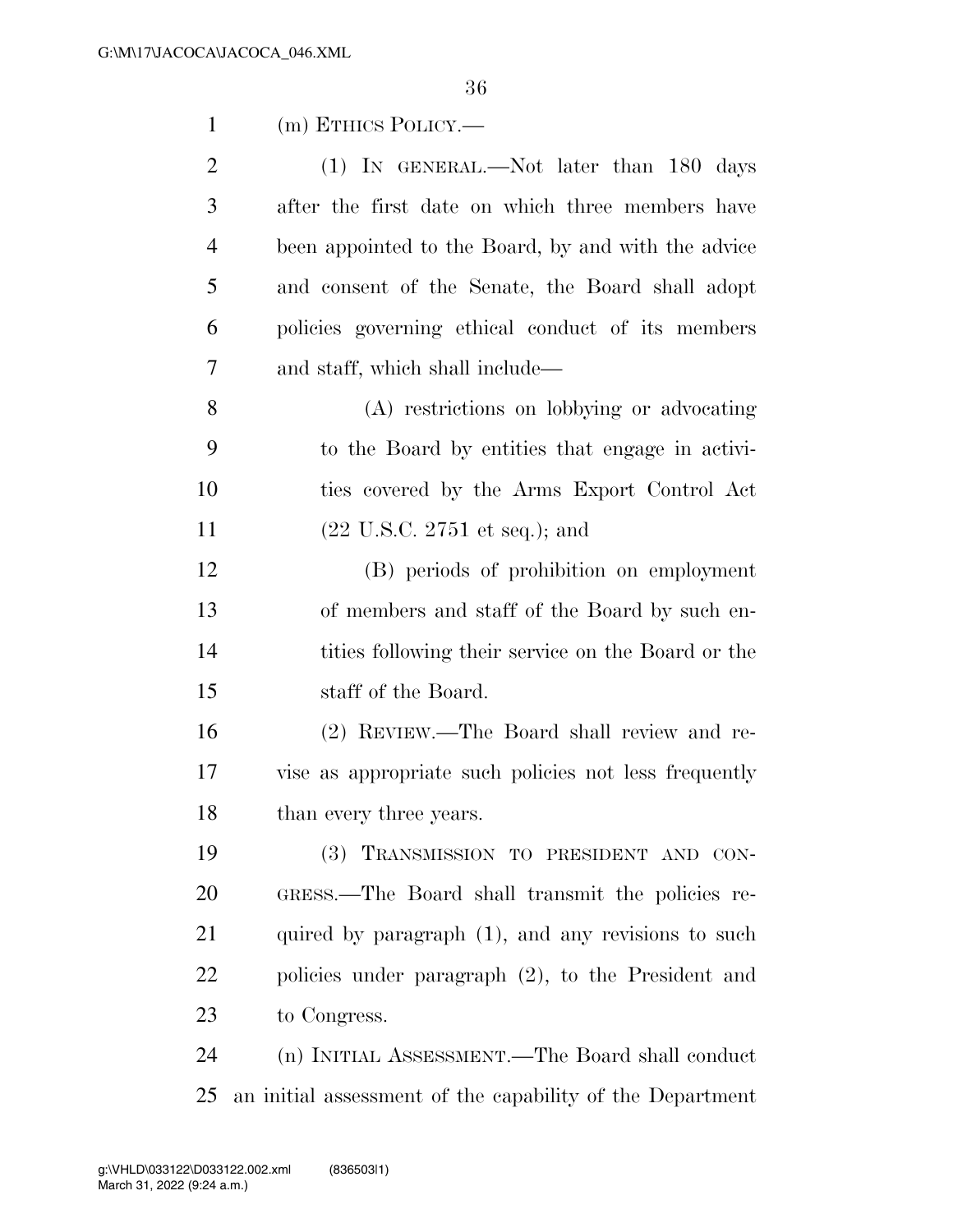of State, the Department of Defense, and the Defense Se- curity Cooperation Agency to carry out the requirements of section 40C of the Arms Export Control Act, as added by section 2 of this Act. The Board shall transmit to Con- gress a report on its findings not later than 18 months after the first date on which three members shall have been appointed to the Board, by and with the advice and consent of the Senate.

 (o) AUTHORIZATION OF APPROPRIATIONS.—There are authorized to be appropriated to carry out this section amounts as follows:

- (1) For fiscal year 2023, \$5,000,000.
- (2) For fiscal year 2024, \$7,000,000.
- (3) For fiscal year 2025, \$9,000,000.
- (4) For fiscal year 2026, \$11,000,000.
- (5) For fiscal year 2027 and each subsequent fiscal year, such sums as may be necessary.

**SEC. 5. INCLUSION IN BLUE LANTERN PROGRAM OF CON-**

 **SIDERATION OF USE OF DEFENSE ARTICLES AND SERVICES TO COMMIT SERIOUS VIOLA- TIONS OF THE LAWS OF ARMED CONFLICT AND INTERNATIONAL HUMAN RIGHTS LAW.** 

 Subsection (b)(1) of section 40B of the Arms Export Control Act, as redesignated by section 2(1), is amended by inserting ''(including use to commit serious violations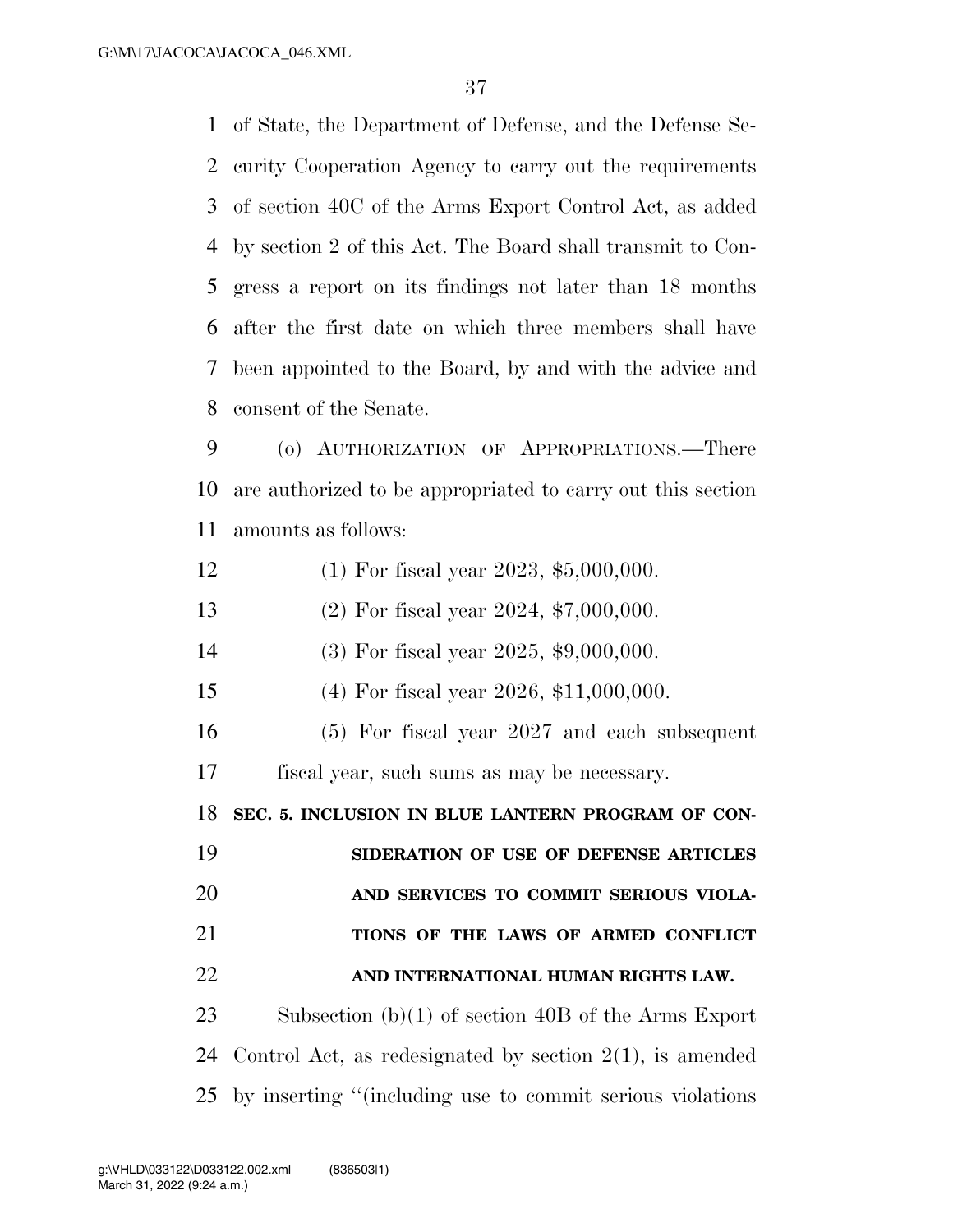of the laws of armed conflict and international human rights law)'' after ''to diversion or other misuse''.

## **SEC. 6. CONSIDERATION OF RISK OF COMMISSION OF VIO- LATIONS OF HUMAN RIGHTS OR THE LAW OF ARMED CONFLICT IN ISSUING EXPORT LI-CENSES.**

 Section 38(a)(2) of the Arms Export Control Act (22 8 U.S.C.  $2778(a)(2)$  is amended by inserting after "con- flict,'' the following: ''be used to commit violations of human rights or the law of armed conflict,''.

## **SEC. 7. INITIAL DESIGNATIONS OF COUNTRIES OF CON-CERN.**

 (a) DESIGNATIONS.—Saudi Arabia and the United Arab Emirates are hereby designated as countries of con- cern for purposes of section 40C of the Arms Export Con-trol Act, as added by section 2 of this Act.

 (b) BASIS FOR DESIGNATIONS.—The designations under subsection (a) are based on the following defense articles:

20 (1) GBU-12 Paveway II Laser Guided Bomb.

 (2) GBU-31/32/38 Joint Direct Attack Muni-22 tion.

(3) MK-82 bomb.

(4) White phosphorus munitions,